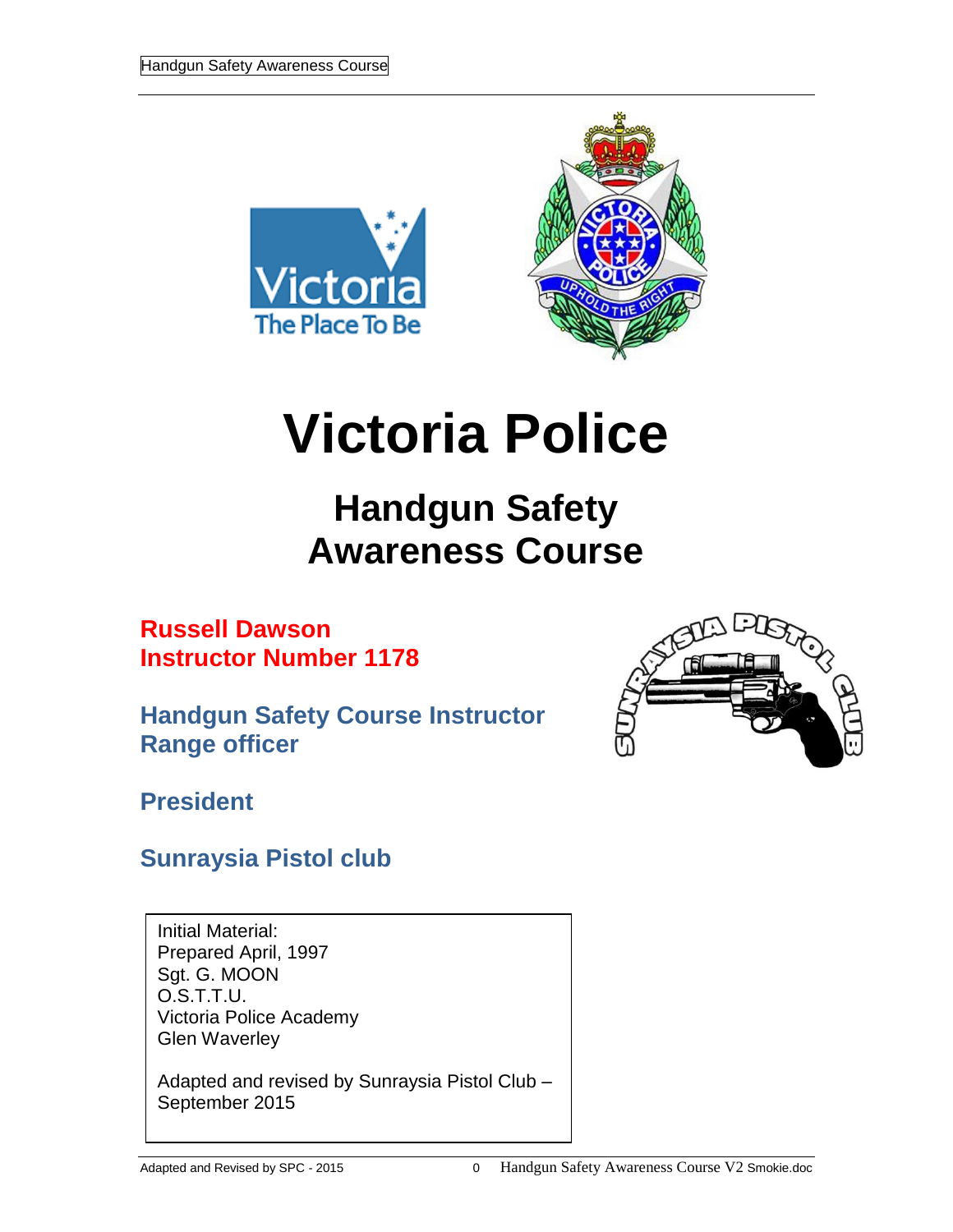This course was designed in 1997 as a result of a legislative requirement for a Handgun Safety Awareness Course for all new members of pistol clubs.

The course is not designed to facilitate any particular pistol shooting discipline or to increase skill level but will provide a basic knowledge in relation to the safe handling of handguns in a sporting shooting environment.

The aims of the course are:

- To instruct the student in current legislation about the possession use and ownership of firearms.
- To provide a basic knowledge of handgun types and their safe handling.
- To teach the student the basic knowledge of gun handling skills and safety consciousness required of the shooter.
- To measure individual skill levels to ensure that all students have the basic level of safety skills.

The course consists of 2 parts:

- (a) A theory component of four hours duration where instruction will be given in:
	- Basic handgun types and actions
	- Legislation about handguns
	- Safe handling of handguns
	- Basic ballistics including reloading

A theory assessment will be carried out during this component

- (b) A practical component of four hours duration where instruction will be given:
	- Safe handling of handguns
	- Making safe a handgun
	- Loading and unloading a handgun
	- Safe clearance of malfunctions
	- Live fire exercise

A practical assessment in the safe handling of handguns will be conducted

Safety is the primary concern in the sport of handgun shooting. As the instructor carries out this course the one question continually in mind is....

Is this shooter a safe shooter?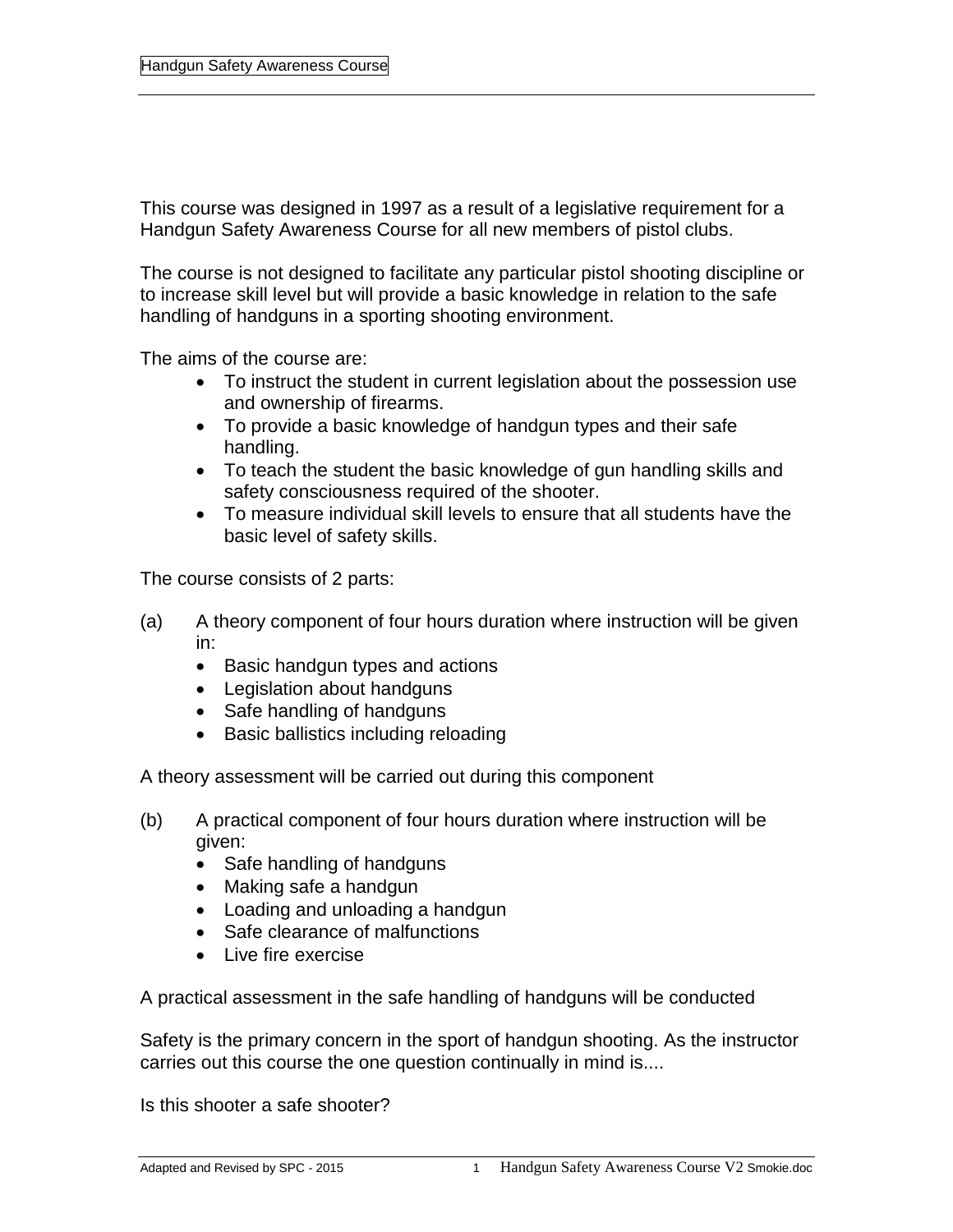#### **INTRODUCTION**

When you began the class you were unconsciously unskilled. You were unaware that you didn't know. By the end of the class you will have advanced to being consciously unskilled.

At this point your gun handling skills will probably be low with awkward movements, but you know and now you can change it. Practice will bring steady improvement as you move towards becoming consciously skilled.

Prior to handling handguns or firearms of any type you must be aware of the three laws of gun control. In the event that you have an unintentional discharge, which may be at the range or at another location, be assured that it will be frightening if you have not obeyed the three laws of gun control it could be tragic.

**First law: The** *gun is always loaded.* Every time you pick up or handle a gun, inspect it in a safe manner (muzzle direction) and always treat it as a loaded gun **Second law: Never** *point the gun at anything you are not prepared to shoot*. The only safe way to handle guns is to assume the worst case scenario. The empty gun is going to fire. Since you are prepared for that you only point the gun in a safe direction. This way if an unintentional discharge does result it will be into a safe impact area and there will not be a tragedy. **Third law: Always** *be sure of your target and what is behind it.* Bullets can penetrate a number of items before coming to a halt. Always identify your target and what is behind it before firing. If you are unsure do not fire. Always ensure that there is

a safe impact area behind your target before firing.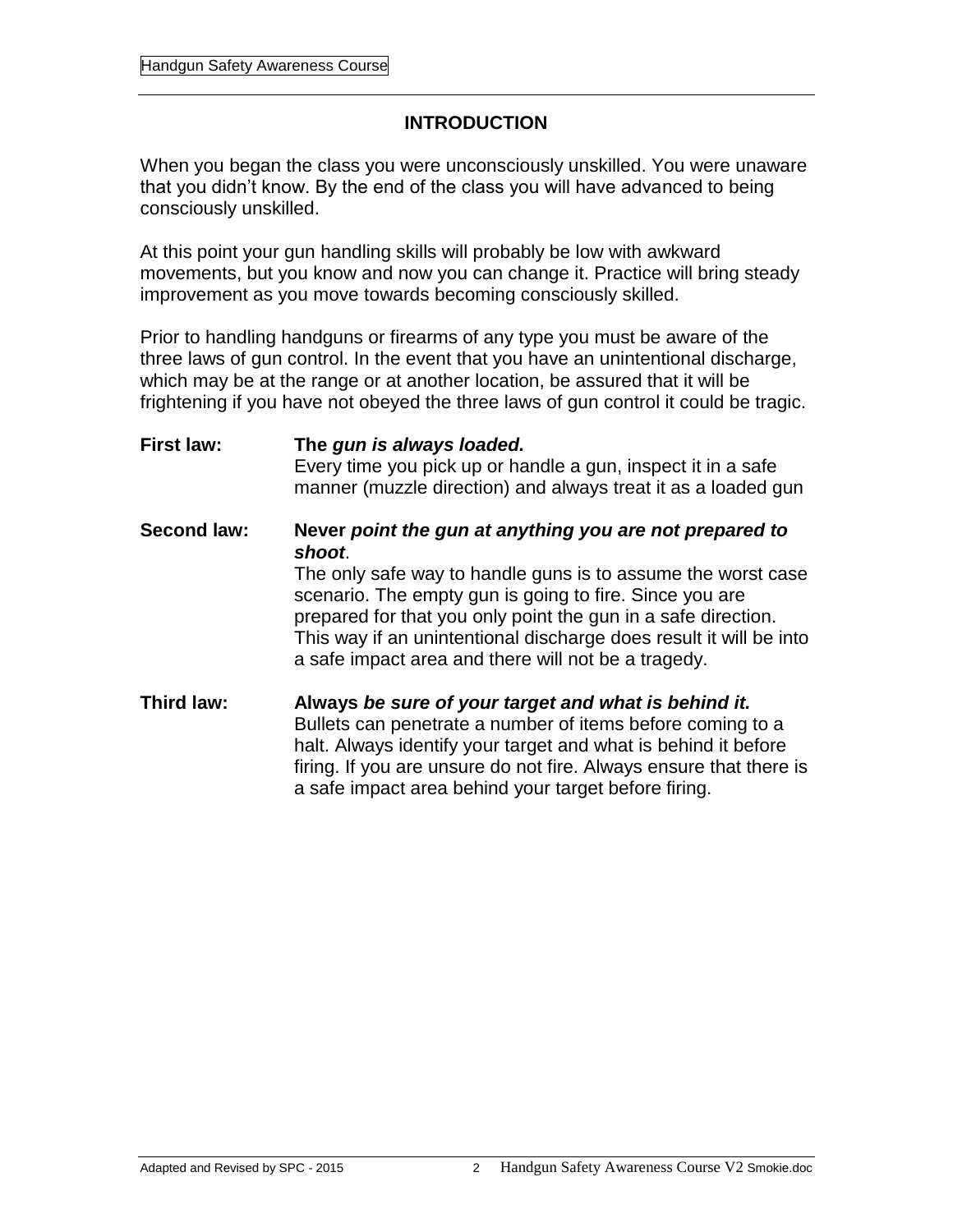#### **HANDGUN LEGISLATION**

- 1. The purposes of the Firearms Act 1996 are to give effect to the principle that possession, carriage, use, acquisition and disposal of firearms are conditional on the need to ensure public safety and peace by regulating licensing, registration, storage and education of the community in the safe and responsible use of firearms.
- 2. To give a brief understanding to prospective handgun licence holders the following summarises some of the important components of the Firearms Act 1996 applicable to handguns.

#### **HANDGUN LICENCES**

- 3. Section 15 of the Firearms Act 1996 allows the Chief Commissioner to licence a person to possess, carry or use a handgun for various reasons including for target shooting.
- 4. For the purpose of demonstrating that a licence is required for target shooting the applicant must be a current member of a shooting-club or shooting organisation that is approved by the Chief Commissioner.
- 5. To obtain a handgun licence the applicant must:
	- not be a prohibited person
	- be 18 years of age or over
	- be a fit and proper person to possess a handgun
	- not be a danger to public safety or peace
	- have passed a course of firearms safety approved by the Chief Commissioner and have a good knowledge of the firearms laws
	- can comply with the storage requirements set out by the act

Handgun licences for recreational use are subject to the following conditions:

- 6. General Conditions (contained in Schedule 1 of the Act)
	- the holder of the licence must permit a member of the police force to inspect the holder's storage arrangements at any reasonable time.
	- the holder of the licence must not transfer, lend or give the licence to another person.
	- any firearms held under the licence must not be used for any reason other than the reasons authorised by the licence.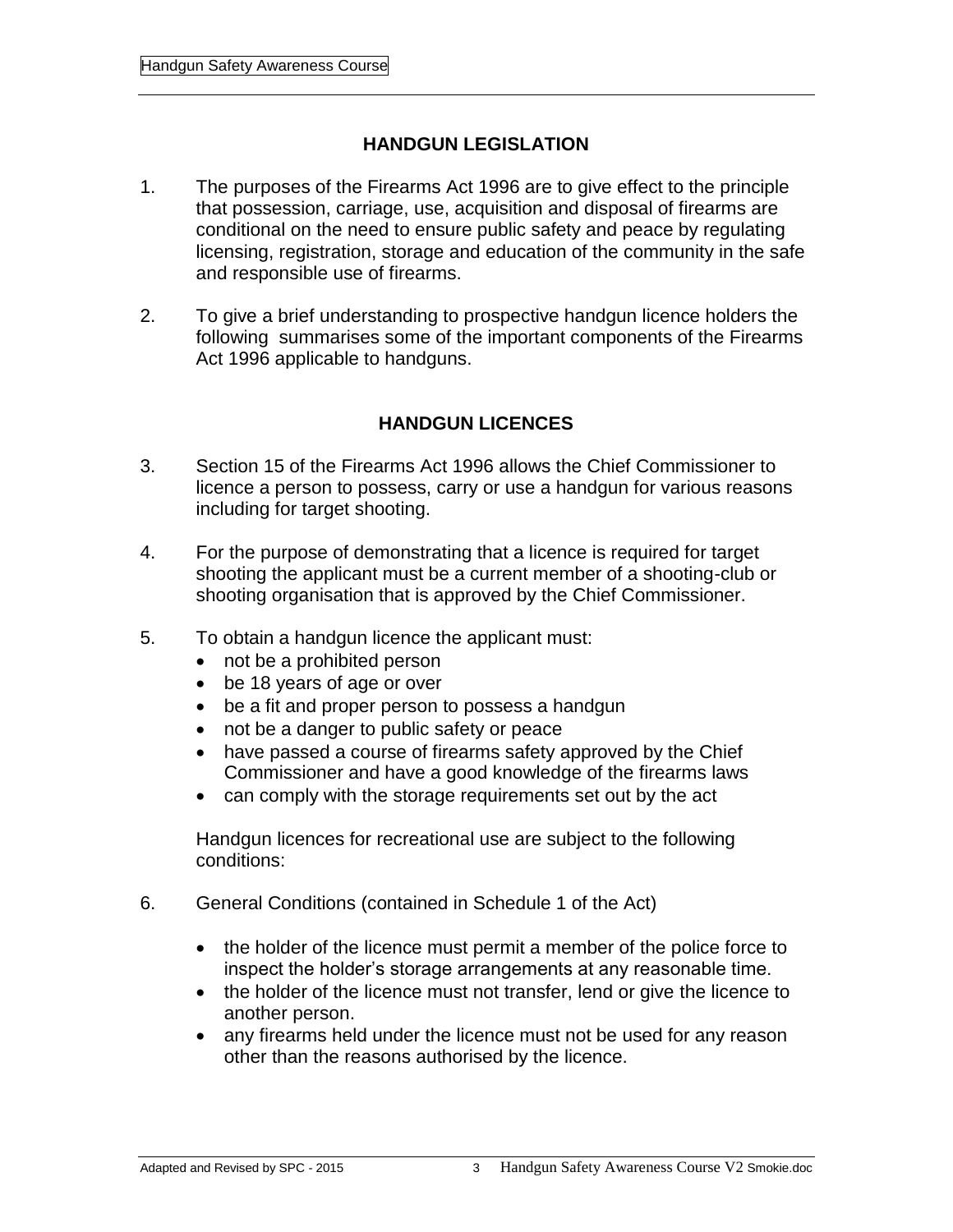- 7. Special Conditions (contained Section 15 (2)(b))
	- the holder must be a member of an approved club and the firearms held under the licence must be used at an approved shooting range.

The Chief Commissioner also has power to impose other conditions on handgun licence.

#### **JUNIOR HANDGUN LICENCE**

- 8. Section 18 of the Firearms Act 1996 allows the Chief Commissioner to licence a person who is of or over 12 years of age and under 18 years of age to carry or use handguns of the type specified in the licence for the purpose of receiving instruction in the use of such firearms or engaging in competition shooting
- 9. To obtain junior handgun licence the applicant must:
	- ► not be a prohibited person
	- ► be a fit and proper person to possess a handgun
	- ► not be a danger to public safety or peace
	- ► have passed a course of firearms safety approved by the Chief Commissioner and have a good knowledge of the firearms laws
	- ► have the written consent of the parent or guardian

Junior handgun licences are subject to the following conditions:

- 10. General Conditions (contained in Schedule 1 of the Act)
	- ► the holder of the licence must not transfer, lend or give the licence to another person.
	- ► any firearms held under the licence must not be used for any reason other than the reasons authorised by the licence.
- 11. Special Conditions (contained in item 4 of Schedule 2)
	- $\blacktriangleright$  the holder of the licence must not carry or use a handgun under the licence except under the immediate supervision of a person who is the holder of a handgun licence
	- ► the holder is authorised to carry or use a handgun, the carriage of use of which is authorised by the licence, on an approved shooting range.
	- ► The holder is not authorised to purchase ammunition.

The licence is also subject to any other condition the Chief Commissioner imposes.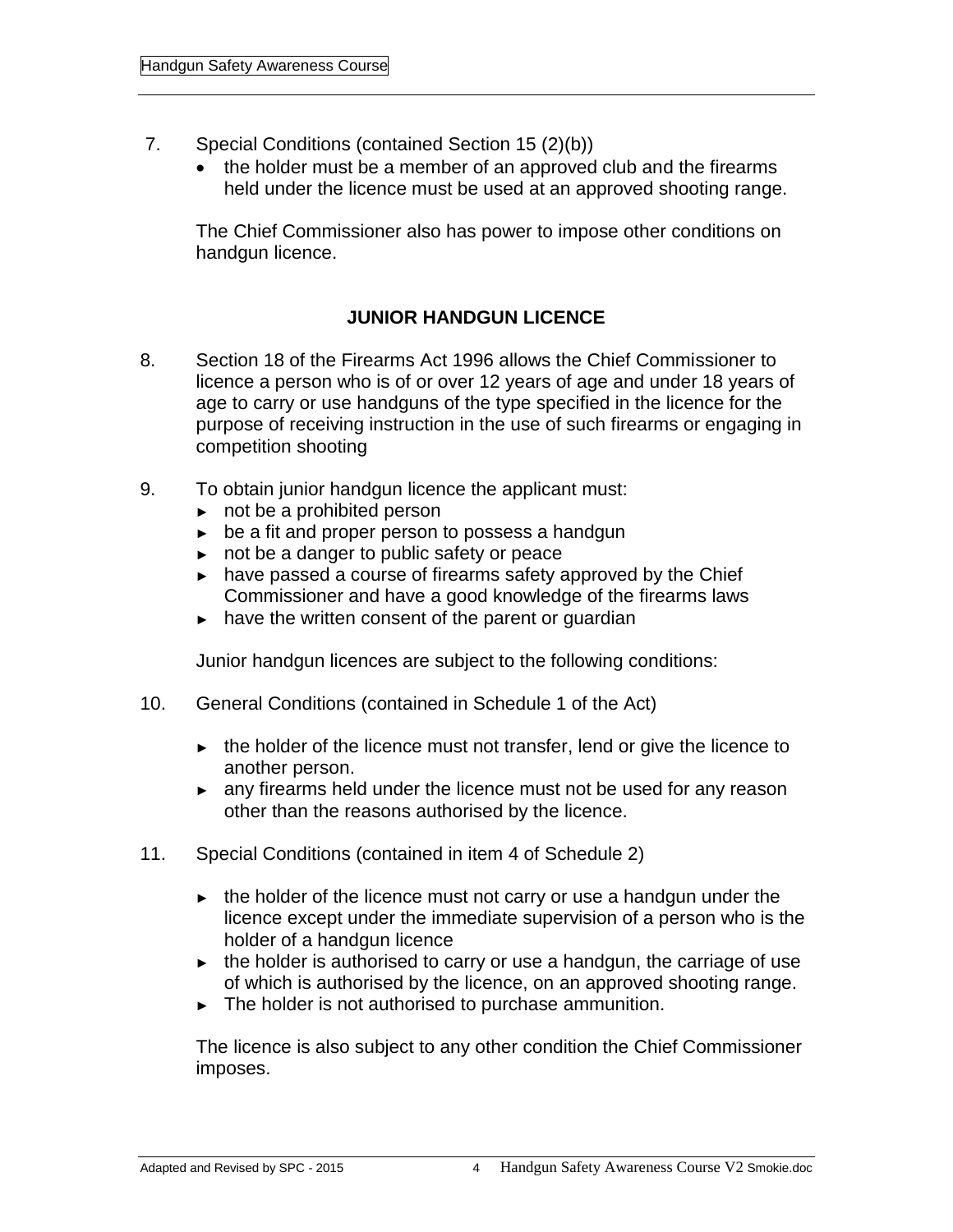#### **PERMIT TO ACQUIRE A HANDGUN**

- 12. Section 103 of the Firearms Act 1996 allows the Chief Commissioner to issue a permit to a person to acquire a handgun if that person is the holder of a licence that authorises the possession of handguns.
- 13. The applicant for a permit to acquire a hand gun must:
	- ► not be a prohibited person
	- ► be a fit and proper person to possess a handgun
	- ► be able to comply with the storage set out under the Act
	- ► be able to demonstrate that the reason for which the licence was required continues to apply in respect of the handgun for which the application for the permit is made
	- ► can demonstrate a genuine need for the handgun.
- 14. In determining the genuine need to posses, carry or use a handgun the Chief Commissioner must have regard to the number, category and type of firearms already possessed by the applicant.
- 15. Applications for a permit to acquire must be in the form and manner approved by the Chief Commissioner and verified by statutory declaration.
- 16. For the first acquisition, a permit to acquire will not be issued until 28 days have expired after the making of the application. The permit remains in force for a period of 28 days or until the firearm to which it relates is acquired or the permit is cancelled.

*Note: All transactions involving the acquisition or disposal of handguns must be conducted with or through a licensed firearms dealer.*

#### STORAGE OF HANDGUNS

- 17. The requirements for the storage of handguns is set out in Schedule 4 of the Firearms Act 1996.
- 18. Handguns must be stored in steel safe
	- ► which is of a thickness that is not easily penetrable and
	- ► which, if it weights less than 150 kilogram when it is empty, must be bolted to the structure of the premises where the firearm is authorised to be kept, and
	- ► which, when any firearm is stored in it, is locked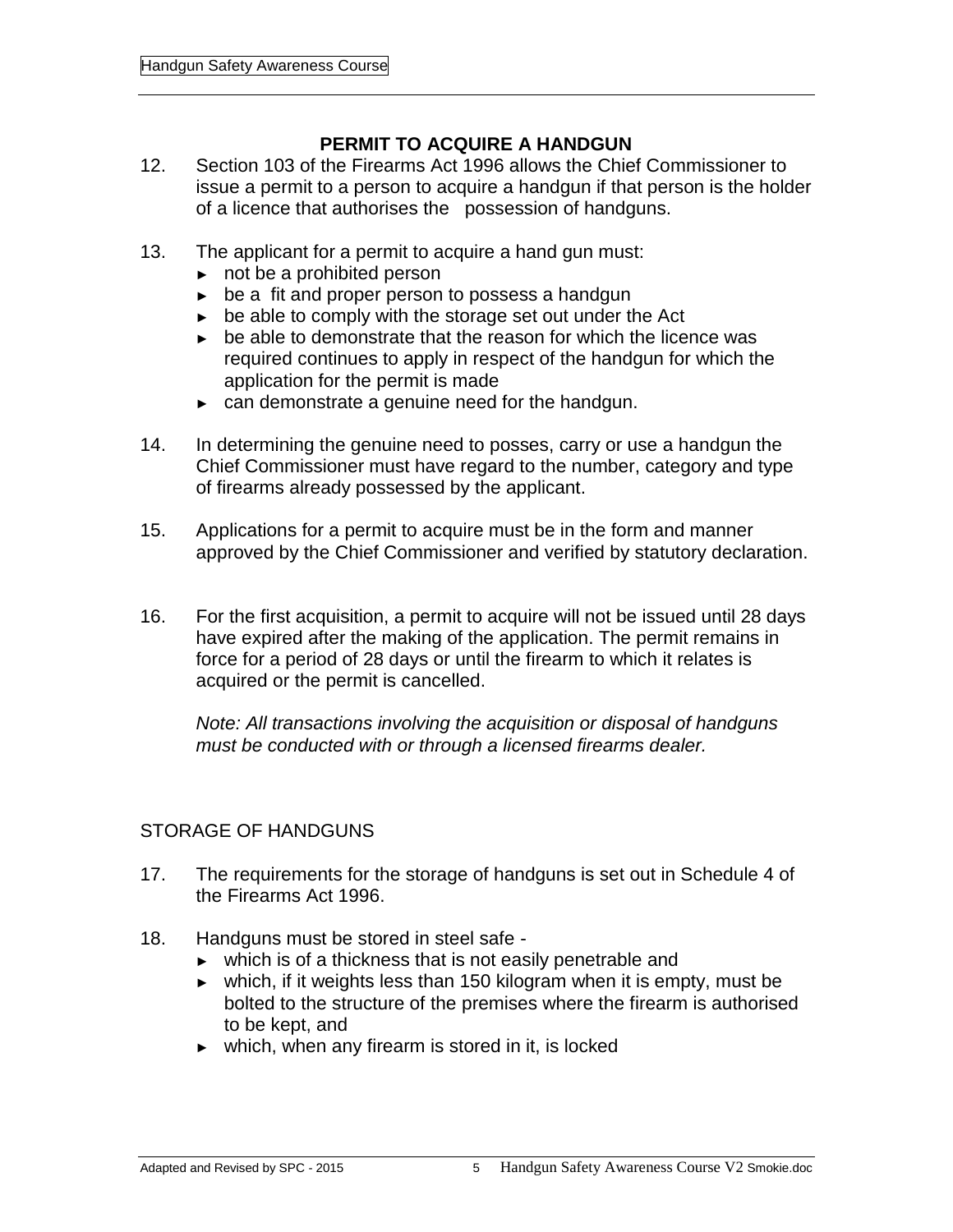- 19. If more than 15 firearms are stored on the premises where the firearm is stored, the premises must be fitted with an effective alarm system.
- 20. Any ammunition for the firearm must be stored in a separately-locked container (i.e. neither loose nor accessible from the safe in which the firearms are stored without the use of a separate key).

SAFEKEEPING OF FIREARMS AND AMMUNITION WHILE BEING CARRIED OR USED

- 21. Section 126 of the Firearms Act 1996 requires that a person who is carrying or using a handgun must:
	- ► Ensure that the handgun is carried and used in a manner that is secure and is not dangerous and
	- ► must take reasonable precautions to ensure that the handgun is not lost or stolen.

*Note: The onus is on the licence holder to ensure that his handguns are secured at home, whilst travelling to an approved range and whilst shooting at approved ranges.*

NON-PROHIBITED PERSONS WHO ARE EXEMPT FROM THE REQUIREMENT TO HOLD A LICENCE

- 22. Schedule 3 of the Firearms Act 1996 exempts certain categories of person from requiring a licence.
- 23. It includes any person who is of or over the age of 18 years who is receiving instruction in the use of a handgun by or under the immediate supervision of the holder of a handgun licence.
- 24. This only applies when carrying or using at an approved shooting range the handgun specified in the supervisor's licence for the purpose of receiving instruction.

*Note: This does not apply to persons under 18 years of age and is only for the purpose of receiving instruction, not competition shooting.*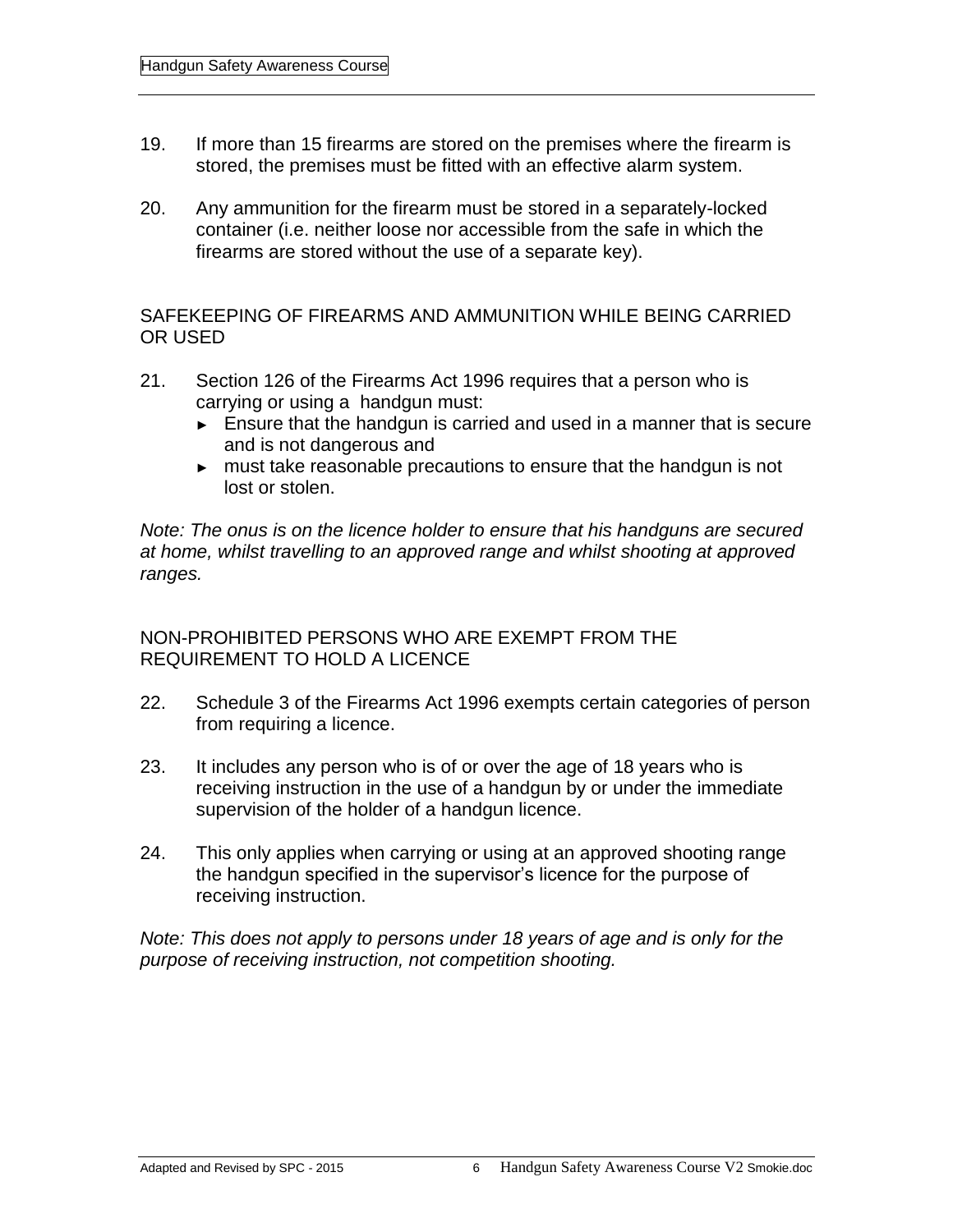#### **OFFENCES**

- 25. Apart from the general offences relating to possession, using, storing and acquiring handguns there are many other offences within the Act that can relate to a person possessing a handgun. These include but are not limited to:
	- ► failing to notify the Chief Commissioner within 7 days of change of address
	- ► failing to notify the Chief Commissioner of the loss, theft or destruction of a handgun within 24 hours
	- ► failing to advise the Chief Commissioner of the permanent removal of a handgun from Victoria
	- ► failing to produce a licence on demand of a member of the police force
	- ► failing to produce a handgun for inspection by police
	- ► permitting an unauthorised person to carry or use a handgun
	- $\blacktriangleright$  damaging property with a firearm
	- ► using a handgun in a dangerous manner
	- ► carrying a loaded handgun or using a handgun in a town etc
	- ► carrying or using a handgun whilst intoxicated

#### Ammunition

25.1 A person must not possess ammunition unless that person:

- ► is the holder of a firearm licence, or
- ► is the holder of a licence under the Dangerous Goods Act, or
- $\blacktriangleright$  is not required to have a firearms licence

A person with a firearms licence must not possess ammunition that is not suitable for use in the category of firearm for which the person is licensed.

*Note: A finding of guilt at court for an offence against the Firearms Act 1996 (where the court was able to impose a term of imprisonment) or an offence against any other Act involving possession and use of firearms (where the court was able to impose a term of imprisonment) will result in the cancellation of a handgun licence.*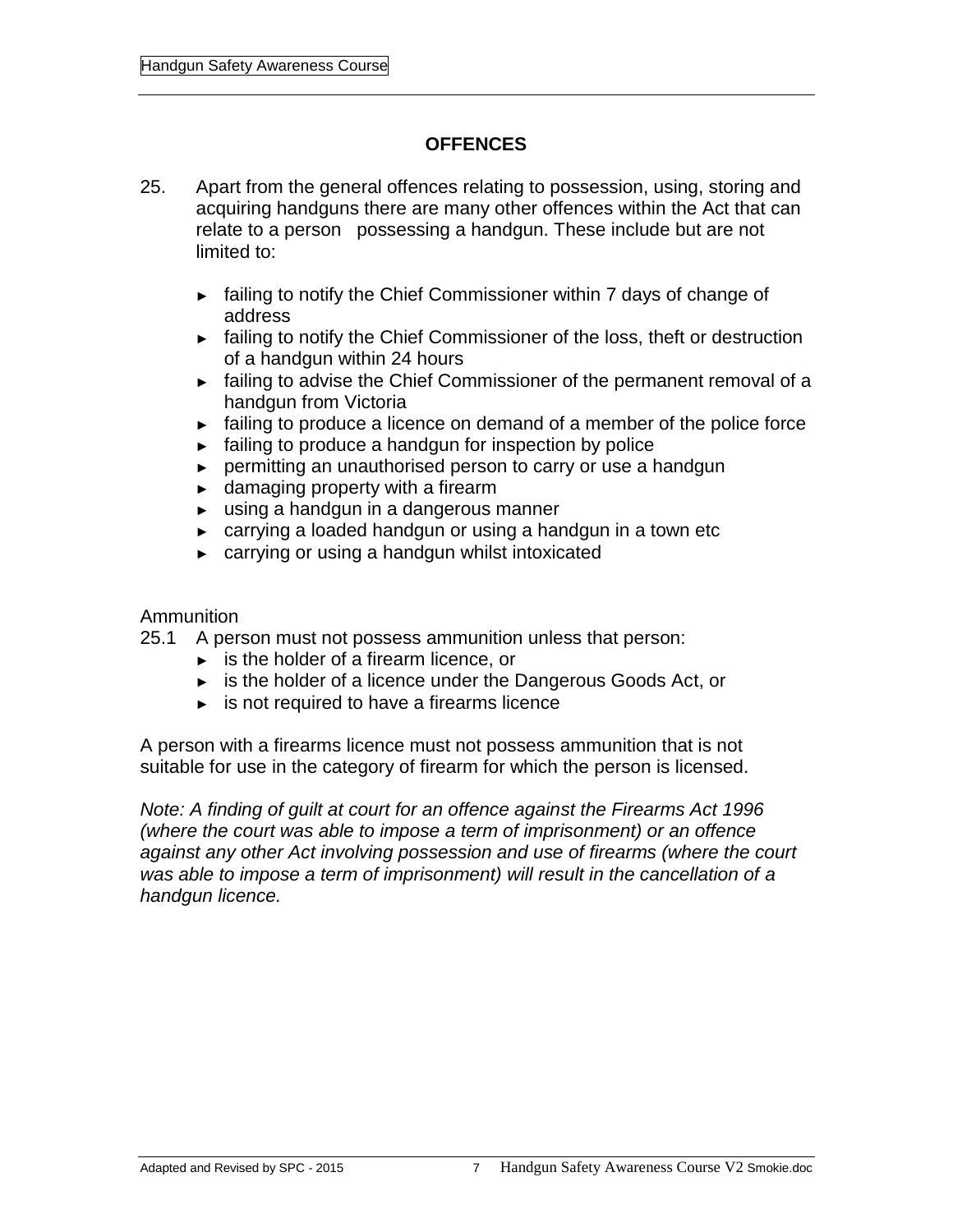#### **TYPES OF HANDGUNS**

- 26. There are four main types of handguns commonly available to the sporting shooter in Australia. These are:
	- ► Revolvers
	- ► Semi-automatic pistols
	- ► Air pistols
	- ► Single shot pistols

#### 27. **Revolvers**

The majority of revolvers are six shot breech loading handguns, a number of centre fire revolvers are currently being manufactured with a seven shot capacity and some rimfire revolvers may hold up to nine rounds.

The majority of revolvers are produced with a solid frame and a swing out type of cylinder having six chambers located around a central axis and can be fired either double or single action.

Single-action is when the hammer must be manually cocked and squeezing the trigger performs only one function, this being the release of the hammer.

Double action is when squeezing the trigger performs two functions, these being the movement of the hammer from the de-cocked position back through the cocked position and then the release of the hammer as per single action.

Some single action type revolvers do not have a swing out cylinder and are loaded/unloaded and checked through a 'loading gate' located on the right hand side of the frame.

The following sequence forms the safety precautions for a revolver (swing out cylinder)

- ► Hold revolver with master hand, ensuring that finger is outside the trigger guard.
- ► Release cylinder catch and swing out cylinder.
- ► Inspect cylinder chambers to ensure they are clear of rounds. If rounds present continue.
- ► Transfer revolver to weak hand, point muzzle straight up and strike the ejector rod with the palm of the master hand.
- ► Inspect cylinder chambers to ensure they are clear of rounds.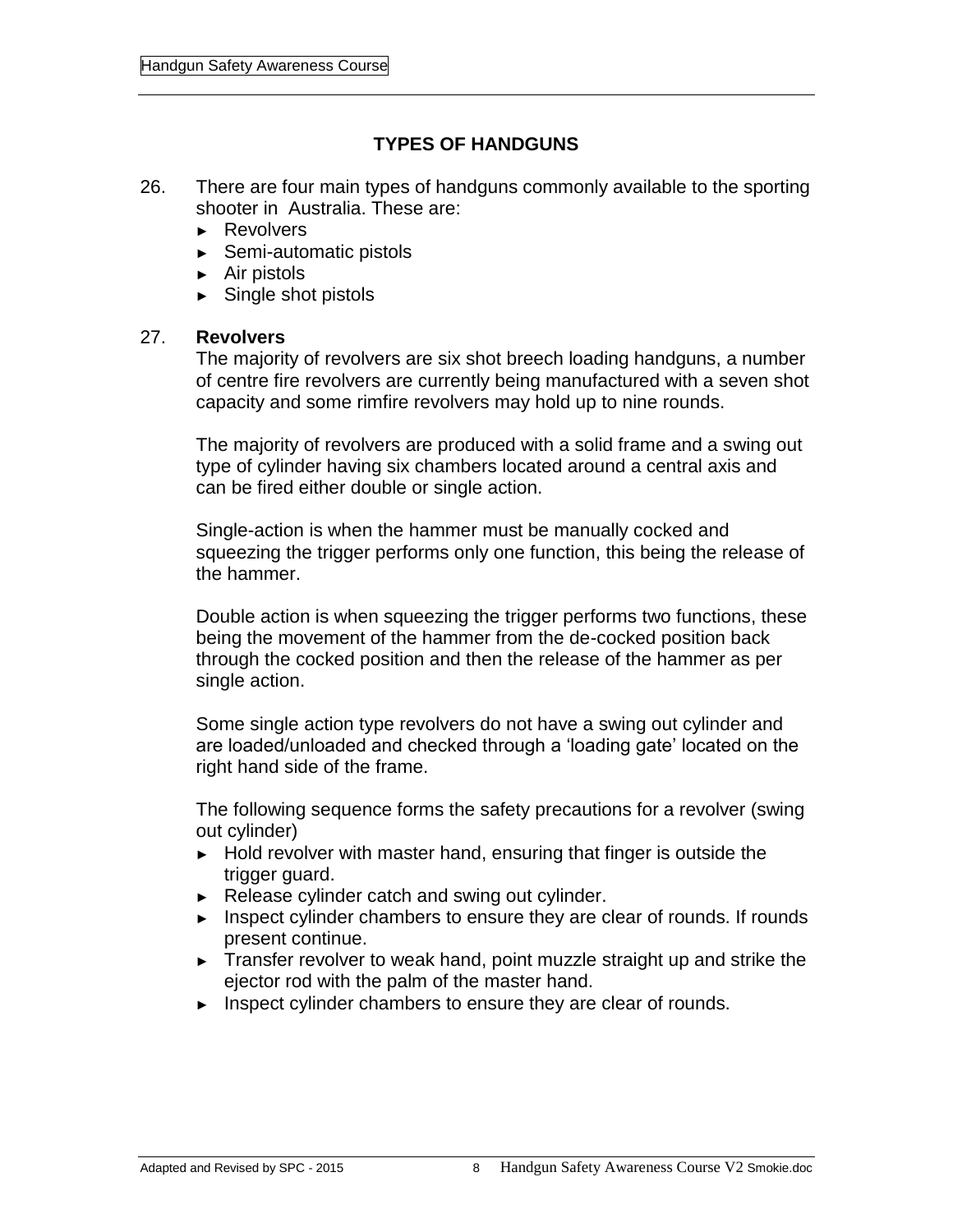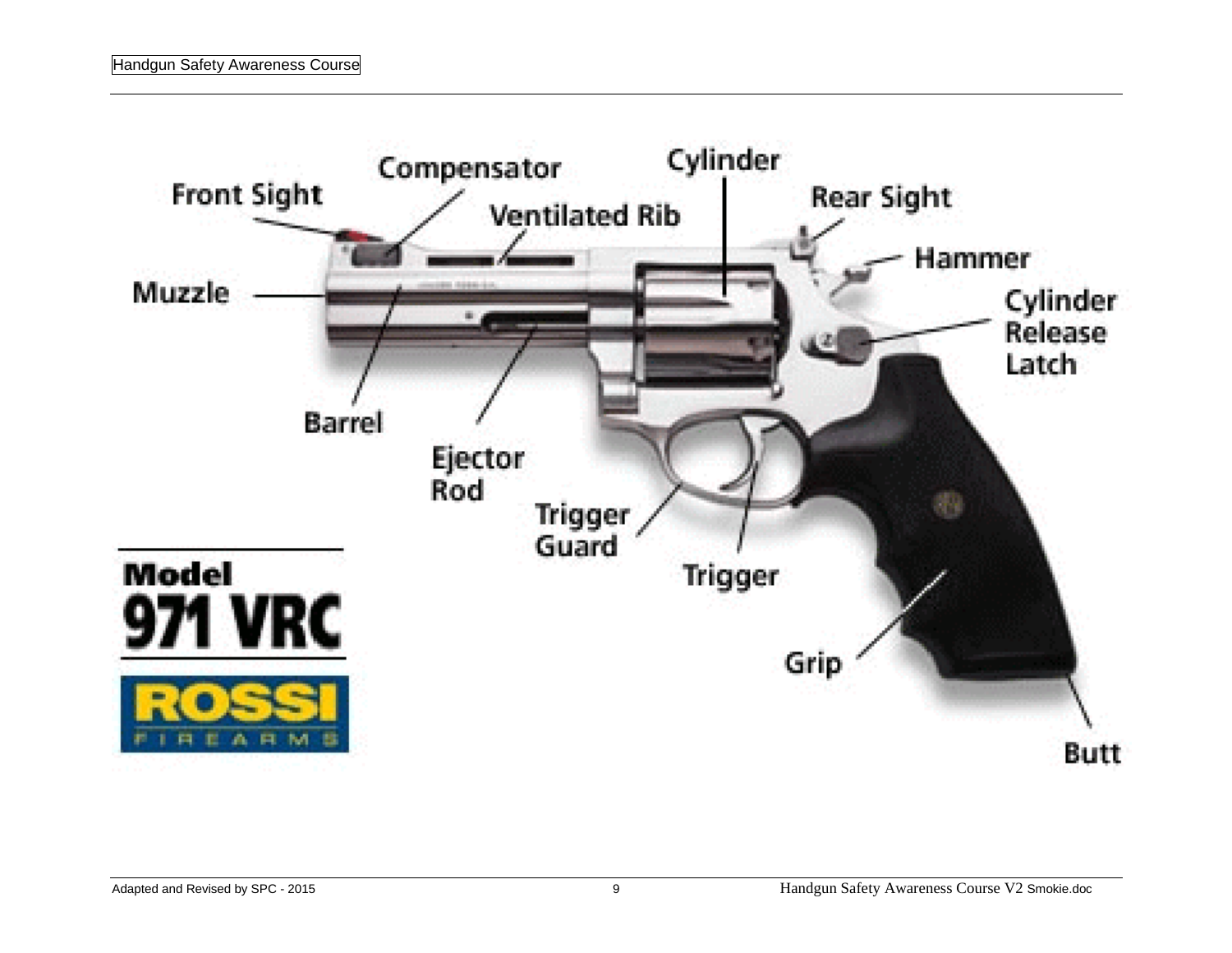#### 28. **Semi-automatic pistols**

A semi-automatic pistol is a mechanically locked, recoil operated handgun featuring either a single or double action trigger (or combination) and fitted with some form of safety mechanism. All semi-automatic pistols reload after each shot until the source of ammunition is depleted.

The term 'semi-automatic' pistol by accepted usage signifies a handgun in which squeezing the trigger when the chamber and magazine are loaded will:

- $\blacktriangleright$  Fire the cartridge in the chamber
- ► Eject the fired cartridge case
- ► Cock the firing mechanism ready for the next shot and
- ► Load a cartridge from the magazine into the chamber in position for firing

Some gas operated semi-automatic and blowback pistols are available however the majority of semi-automatic pistols are recoil operated.

Most double action pistols perform as single actions once they have been fired as the slide movement re-cocks the hammer.

Magazines for semi-automatic pistols are generally inserted in the grip area through the base of the grip. Some variations may be inserted down through the breech or in front of the trigger guard. Magazine capacities may vary between five and twenty rounds.

The following sequence forms the safety precautions for a semi-automatic pistol:

- ► Hold pistol in master hand, ensuring that trigger figure is outside trigger guard
- ► Ensure safety catch is in 'safe' position
- ► Depress magazine release and remove magazines.
- ► With the muzzle pointed in a safe direction rack the slide, allow the cartridge to eject (if present)
- ► Visually inspect chamber to ensure no round is present
- ► Allow the slide to travel forward
- ► Insert an EMPTY magazine for magazine disconnected pistols
- ► With the muzzle pointed in a safe direction fire the action (the definitive safety check)

*NOTE: 'Dry firing of rimfire and air pistols may cause damage to the mechanism and therefore should not be done with those types.*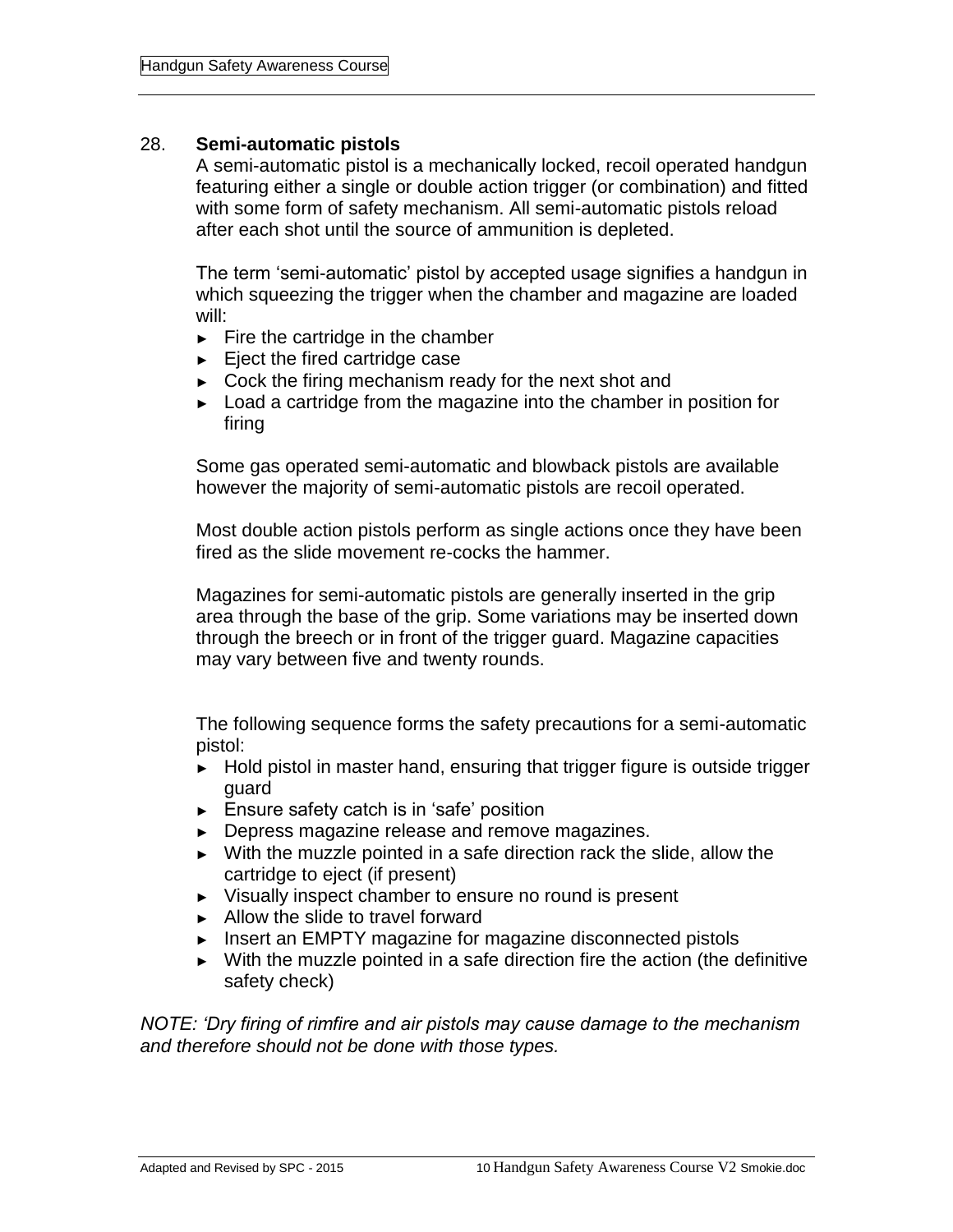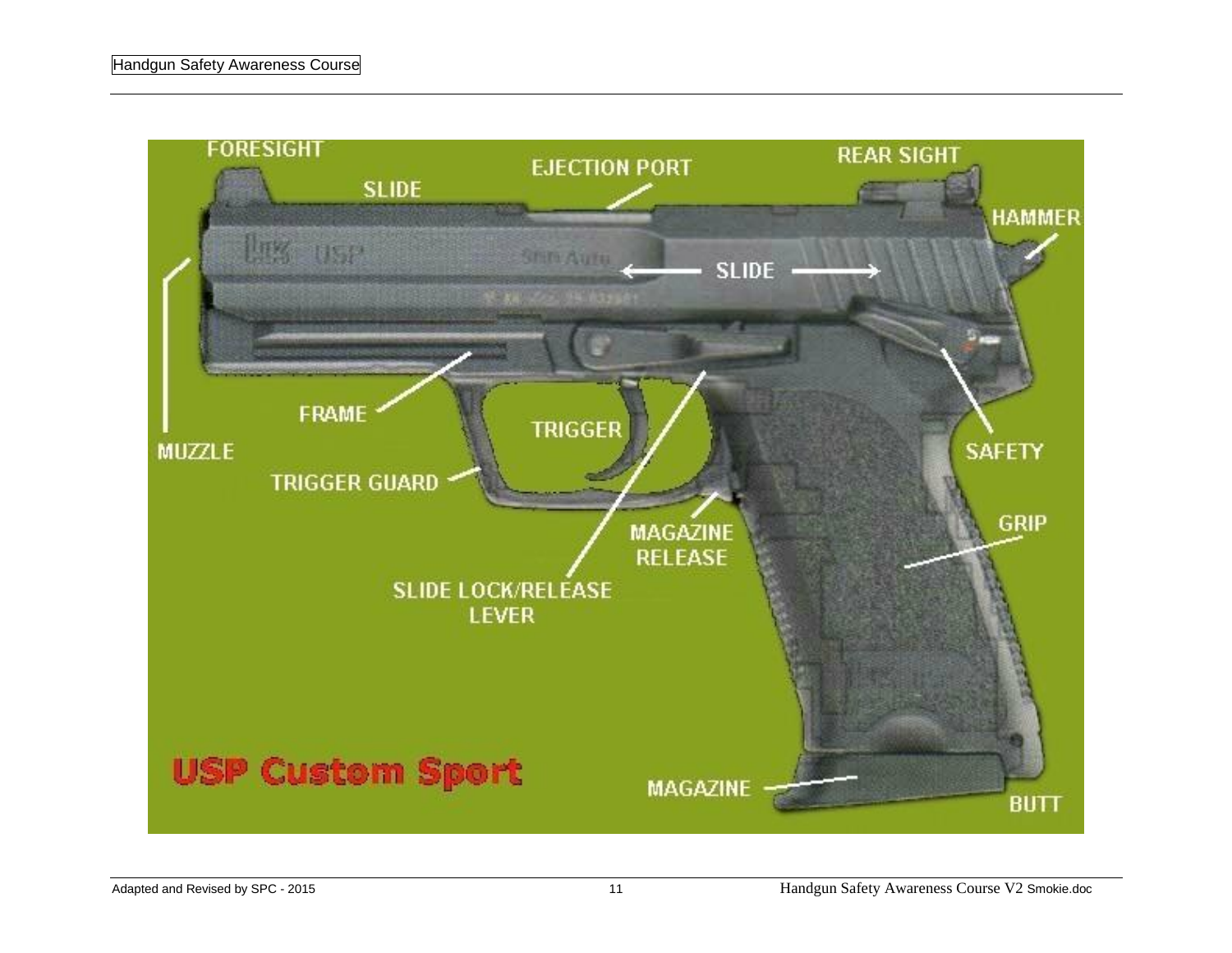#### 29. **Air Pistol**

Air pistol come in a variety of designs, a number duplicate the characteristics of either revolvers or semi-automatic pistols. The majority of air pistols are of a single shot design.

The air pistol is unique in that it uses compressed air to generate the driving force behind the lead pellet (projectile).

The compressed air may be released from a storage cylinder into the barrel by means of a regulator activated by the trigger mechanism or by means of a piston and spring mechanism that forcibly compresses the air at the moment the trigger is activated.

Air pistols are designed to be shot in indoor venues and have an extremely low velocity that averages between 300 and 600 feet per second (approximately 92 and 183 m/s respectively).



EXAMPLES OF CO2 AIR PISTOLS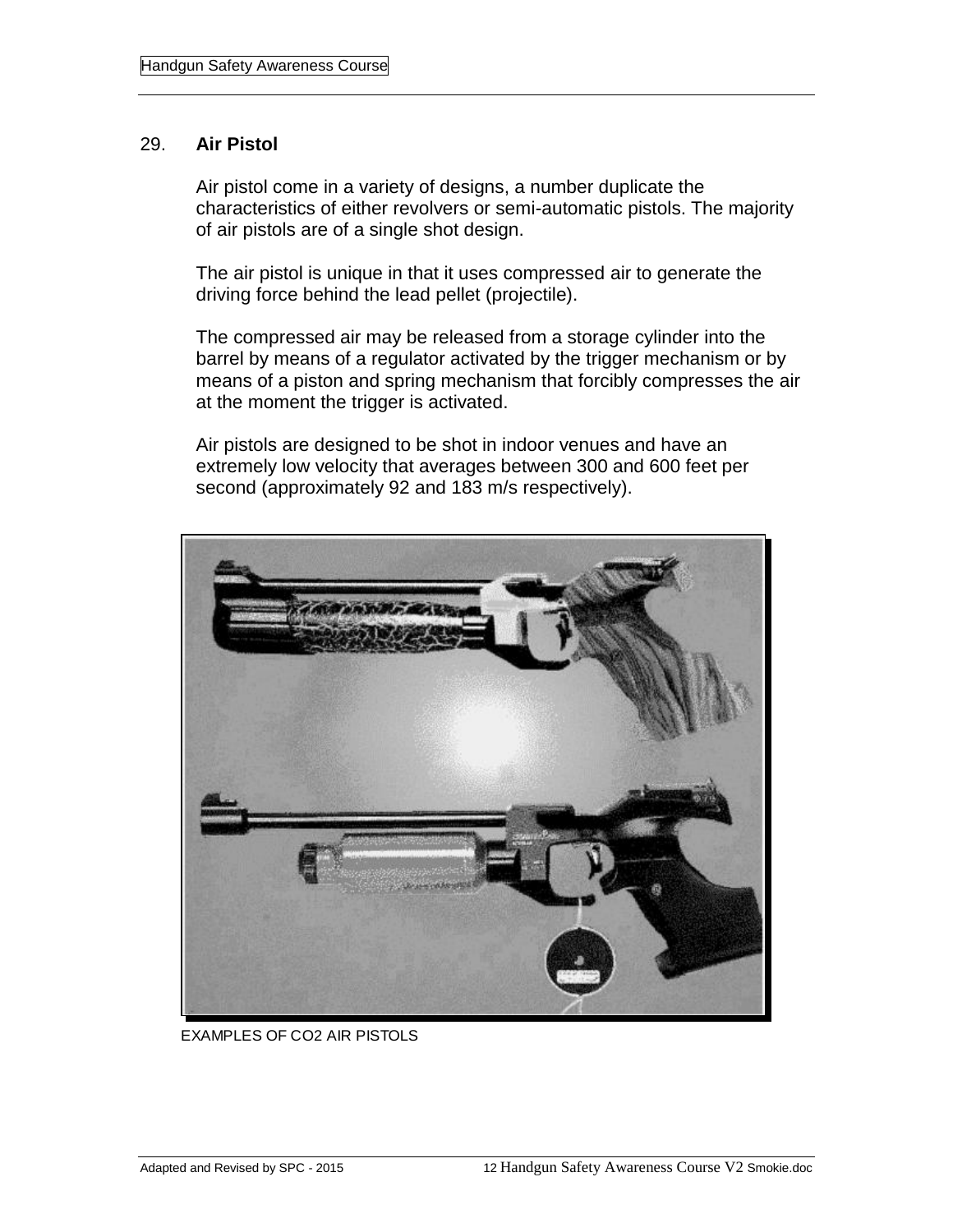#### 30. **Single shot pistol**

Similar to air pistols, single shot pistols come in a variety of designs and calibres. Single shot pistols are noted for their accuracy and ease of use. Due to the simplicity and inherent safety of single shot pistols they are widely regarded as excellent pistols for new shooters.



THOMPSON CONTENDER SINGLE SHOT PISTOL

*NOTE: Single shot pistols often have a very light trigger pull and may not have the inherent safety features of modern revolvers or semi-automatic pistols.*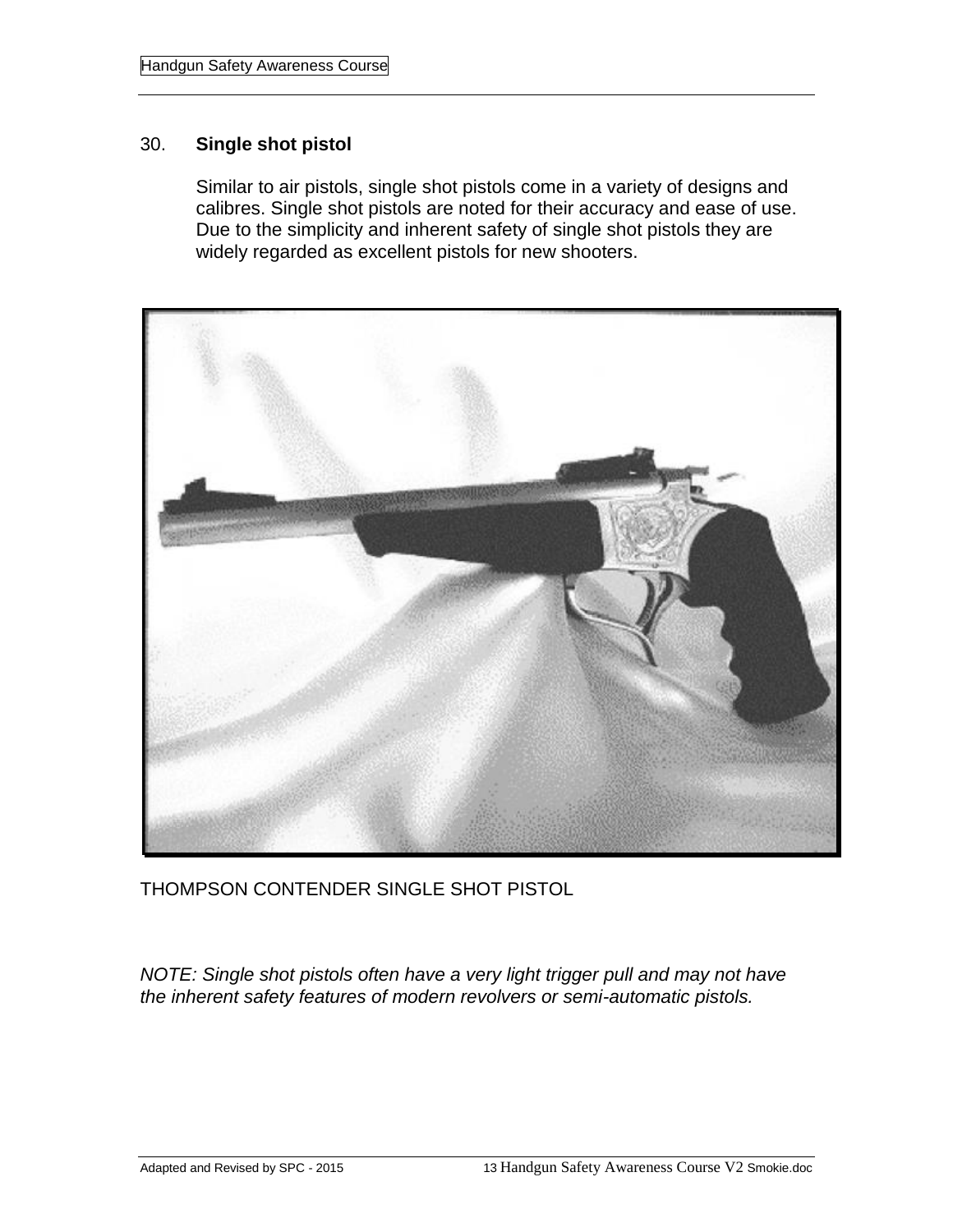#### **BASIC BALLISTICS**

31. The study of exterior ballistics imparts knowledge to shooters as to what occurs when a bullet is actually fired. A knowledge of how far a bullet will travel is imperative in understanding the dangers associated with all firearms if due care is not exercised in selecting appropriate range areas with suitable backstops.

The sporting handgun shooter will use both rim fire and centre fire cartridges.

- 32. How a cartridge works Conventional cartridges (known as fixed ammunition) as we know them have been in common use in their current form for over 130 years. The cartridge comprises the following components.
	- ► Cartridge case generally made from brass however examples may be found of copper, aluminium or steel. Brass cases are suitable for reloading due to the inherent properties of brass that allows the case to expand and contract during the discharge of the round. The brass case is able to be resized during the reloading process.
	- ► Primers two types in cartridges, centre fire and rimfire. Rimfire cartridges cannot be reloaded. The priming compound is located in the rim of the cartridges cases and is ignited when the firing pin strikes the rim of the case detonating the primer compound. This priming compound is placed in the rim during the manufacturing process and is unable to be replaced.

Centre fire cartridges as their name denotes have a primer located in the centre of the cartridge case base. The primers in centre fire cases are replaceable which enables the cartridge to be reloaded. Centre fire primers are self contained units and consist of a cup, priming compound and anvil. When the firing pin strikes the primer the priming compound is ignited when the compound is compressed between the cup and the anvil.

► Propellant Powder - designed to progressively burn and create vast volumes of gas which drive the projectile out of the barrel. Smokeless powder was developed in the latter part of the 1800's and is based on a nitrocellulose material. Propellant powders are manufactured to burn at various controlled speeds. Dependant upon the application a particular powder will be the most suitable selection. Calibre, bullet weight and desired velocity are all taken into consideration in the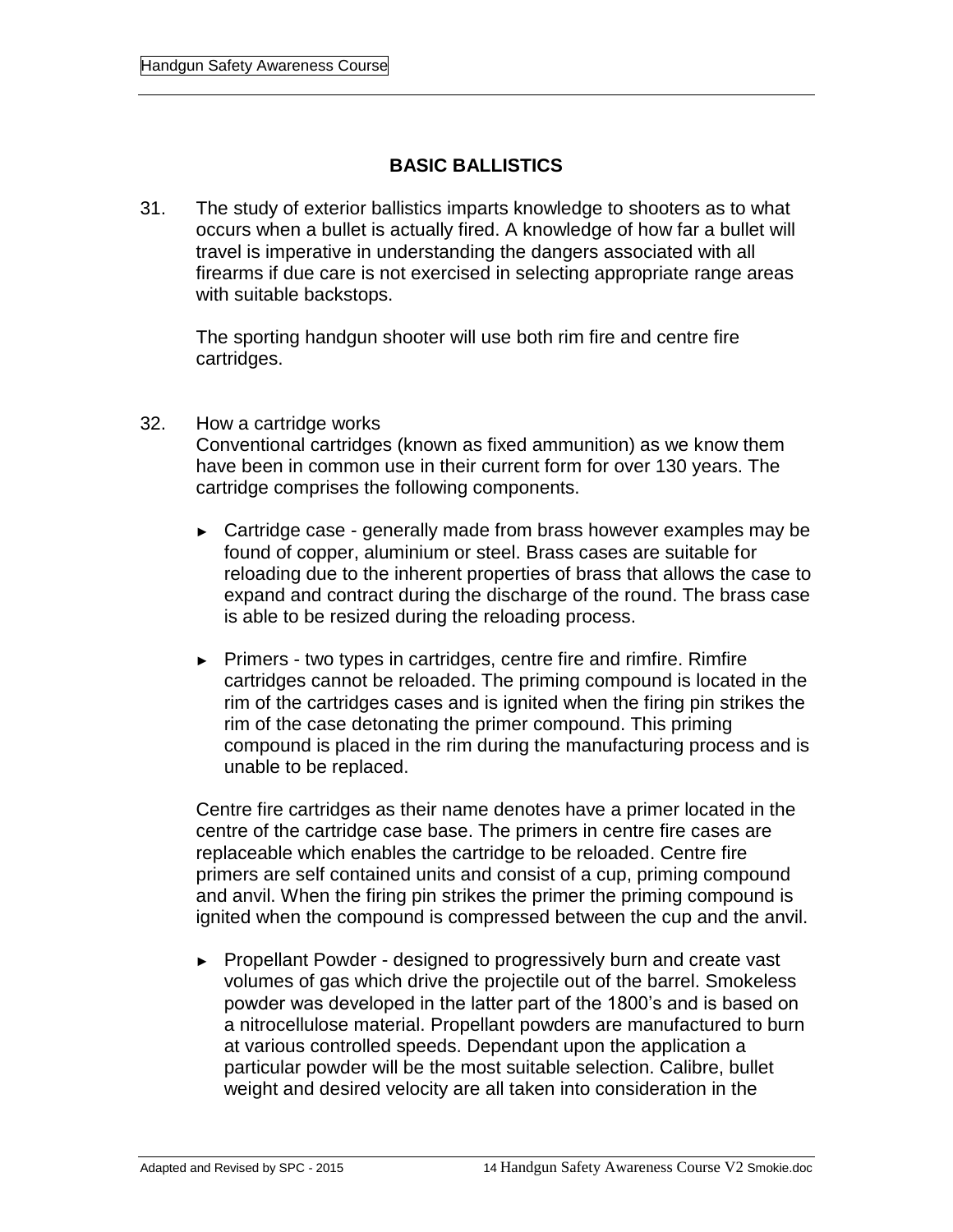process of selecting a powder for a particular use. Propellant powders should never be blended and recommended loads should never be exceeded.

► Projectiles - come in a multitude of designs, weights and sizes. The designs of many projectiles lend themselves to particular applications. Round nose, wadcutter, semi wadcutter, hollow point and truncated cone are just a few of the many designs available. Projectiles may be manufactured from lead of varying degrees of hardness, these lead projectiles may be gas-checked, Teflon, tin or copper washed. Jacketed, semi-jacketed or solid copper projectiles are also available.



CENTREFIRE CARTRIDGE RIMFIRE CARTRIDGE

33. At the time a cartridge is fired the firing pin firmly dents the primer, the priming compound is crushed between the anvil and the primer cup and the primer compound detonates. The ignition of the primer sends a flame (in the case of a centre fire cartridge) through the primer hole in the base of the cartridge case into the propellant charge.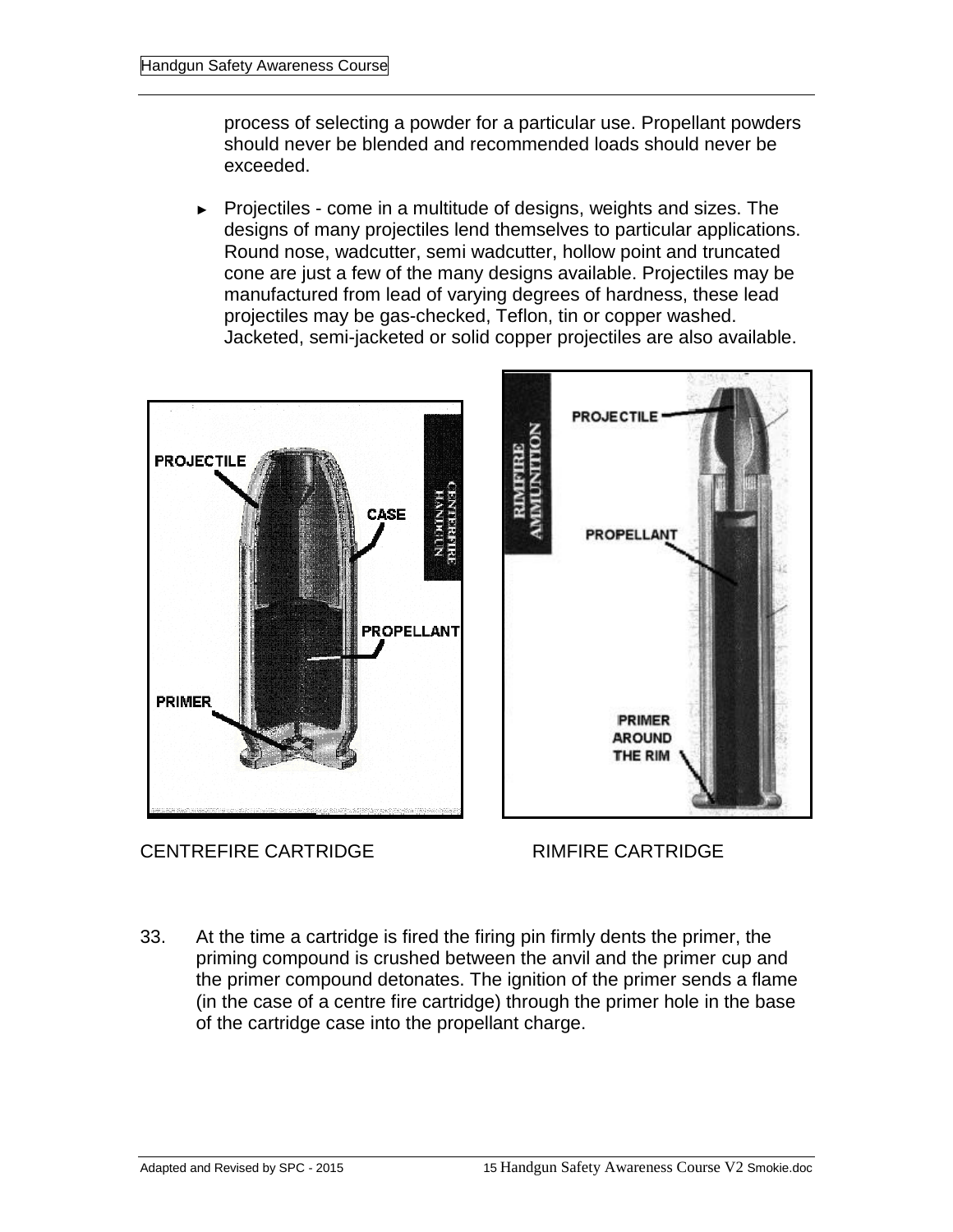The propellant ignites and burns at a fast, even rate. There is a common misconception that the propellant powder explodes and the force of this explosion is what discharges the projectile, this is a fallacy. What actually occurs is that the powder commences to burn and produces hot expanding gases, it is the pressure from these expanding gases that exert pressure in all directions and eventually drive the projectile down the barrel.

- 34. As the gases expand the pressure from these gases is seeking an avenue of release. As the breeching mechanism of the firearm does not allow the gases to escape through the chamber area it leaves the projectile as the area that offers the least amount of resistance. The expanding gases start the projectile down the barrel, as it does so the propellant powder continues to burn and accelerates the projectile until the projectile exits the barrel.
- 35. As the projectile travels down the barrel the expanding gases force the projectile into the rifling in the barrel that in turns cause the projectile to spin at the same rate as the twist in the barrel. This spinning enhances the stability of the projectile and AIDS in the accuracy of the firearm.
- 36. As each action must have an equal and opposite reaction, the reaction to the discharge of the projectile gives rise to what is known as recoil. The momentum imparted to the projectile is equalled by a similar momentum (in the opposite direction) that pushes the firearm backwards. The amount of recoil felt when firing a gun is decreased by the mass of the gun compared to that of the projectile. For any gun, the heavier the projectile and the higher its speed on leaving the muzzle, the more recoil is felt.
- 37. The average maximum range of a handgun round is in the vicinity of 2 kilometres, however some of the magnum handgun rounds can travel out to 3 kilometres. As can be seen from these distances a shooter has to remain acutely aware of what is behind the target at which he is shooting and the effectiveness of any backstops.

#### **Bullet path (Trajectory)**

38. From the time the projectile leaves the barrel it immediately comes under the influence of gravity and air resistance. These two forces progressively slow the projectile down and cause the projectile to fall to the ground. As a result as the target range increases the shooter has to aim higher to strike the target.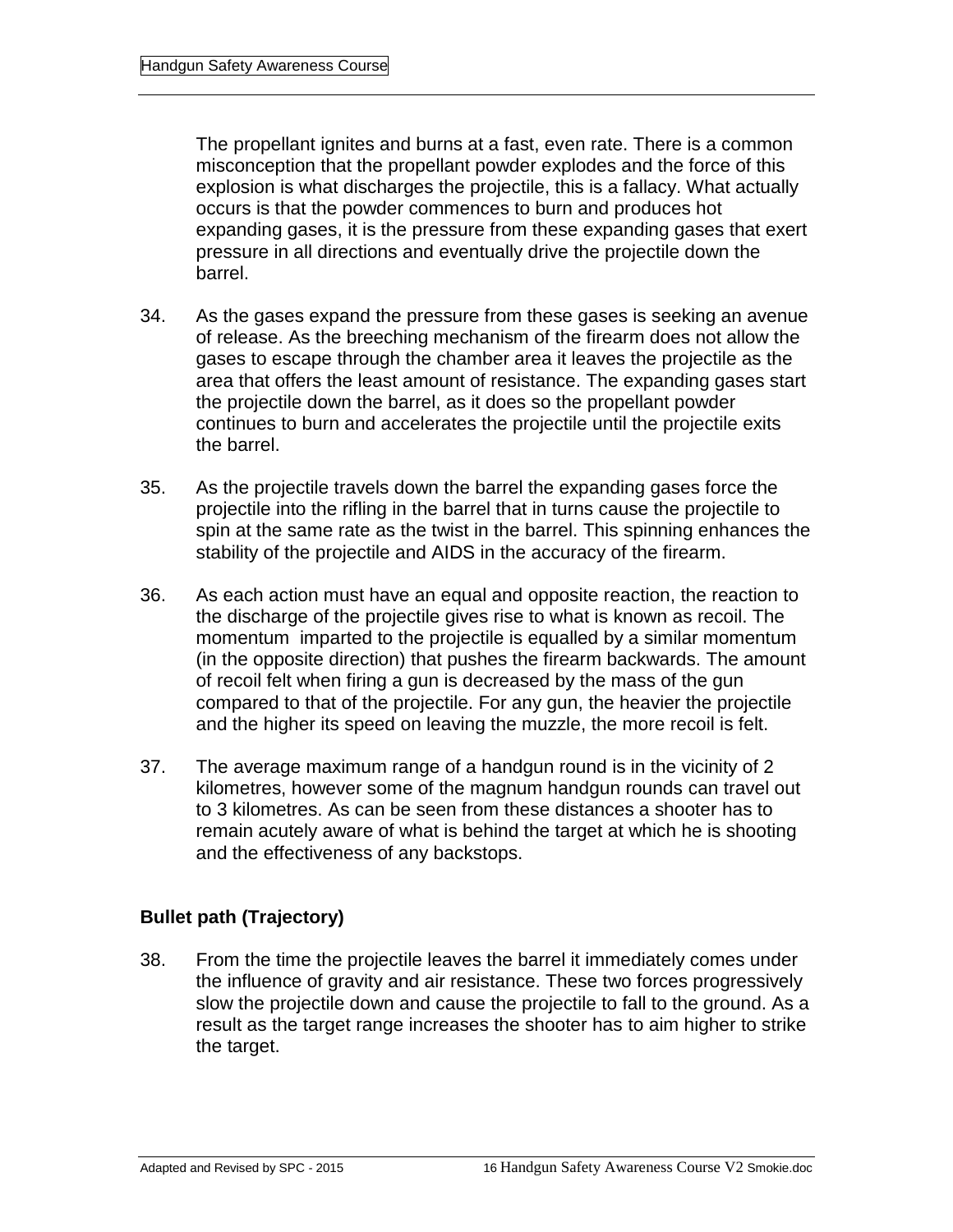

Projectile Flight Path

- 39. The maximum accepted range for a handgun is 200 metres when it is used in such matches as metallic silhouette, the diagram above relates to a .44 Magnum shooting a 240 grain (15.55 g) projectile at 1400 feet per second (427 m/s). It is evident that with the sights adjusted for point of impact at 200 yards (182 m) the following trajectory will be produced:
	- $\blacktriangleright$  at 50 yards (45.7 m) the projectile will be 8.9" (22.6 cm) high
	- $\bullet$  at 100 yards (91.44 m) the projectile will be 12.9" (32.7 cm) high
	- $\blacktriangleright$  at 150 yards (137 m) the projectile will be 10.3" (26.1 cm) high
	- ► at 200 yards (182 m) the projectile will be on target.
- 40. In order to strike targets at each of these respective ranges the line of bore has to be lowered by a corresponding amount to impact the target area.

#### **Reloading**

- 41. Reloading reverses the process of firing a cartridge. When a cartridge is reloaded the components used when firing are replaced and the cartridge case is returned to dimensions that allow it to be re-chambered. The steps involved in reloading a cartridge are:
	- ► The case is resized.
	- ► The spent primer is removed and replaced with a new primer.
	- ► A fresh powder charge is loaded.
	- ► A new projectile is seated and crimped.
- 42. Reloading is a simple process that can be carried out by any person. However there are a great many pitfalls await the unwary. The selection of propellant powder type and weight is critical and must be carried out in conjunction with research from appropriate reloading manuals or manufacturers handbooks that provide tables of data.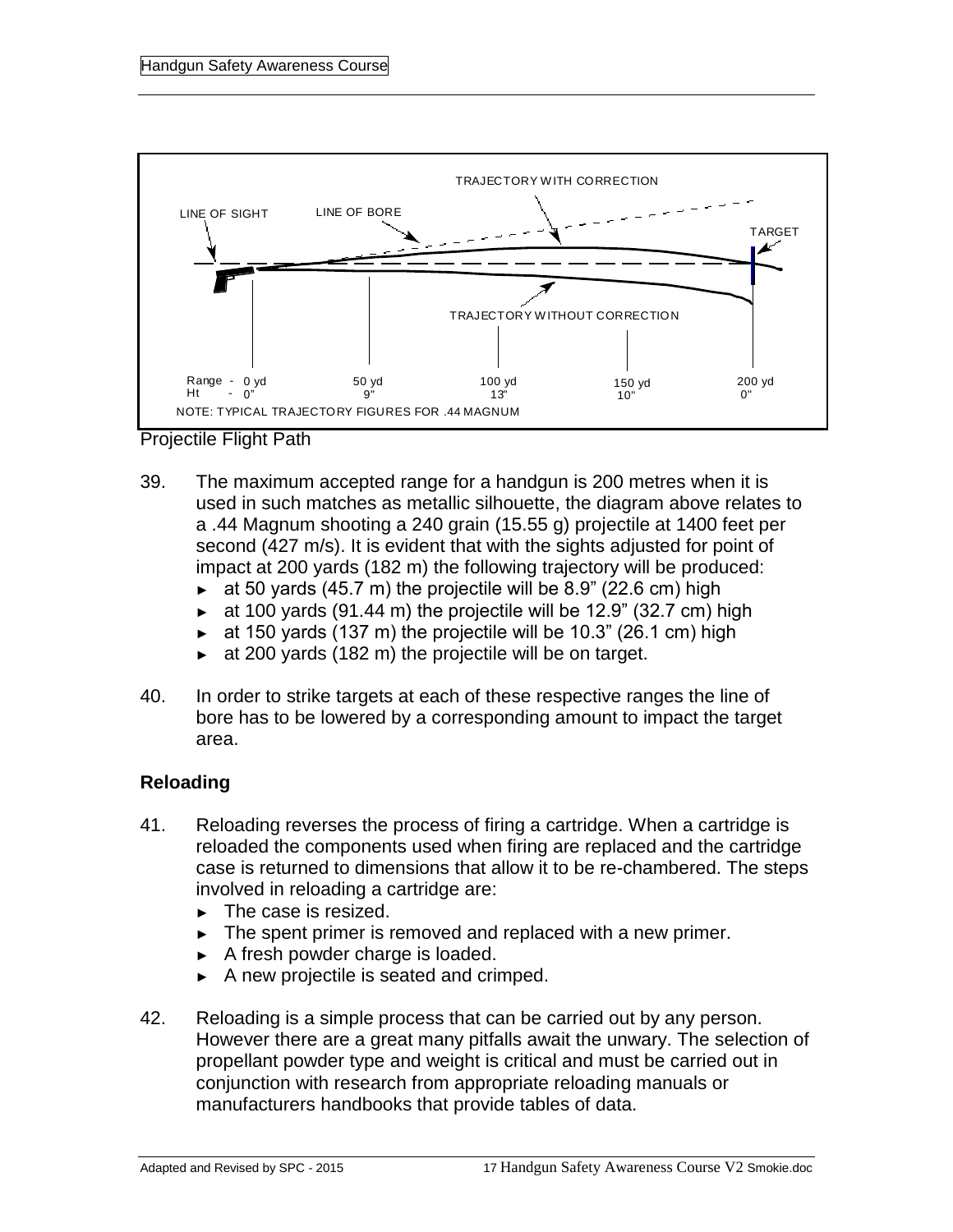43. At no time must propellant powders be blended or used in excess of manufacturers data. When it is time for the novice shooter to commence reloading cartridges it is appropriate to seek advice from other shooters who have experience in this field. In the absence of such source of information gunshop proprietors and shooting organisations often hold classes in basic reloading skills.

When reloading the following basic rules should be followed:

- ► Have a full understanding of the reloading process before you commence.
- ► Always wear eye protection when reloading.
- ► Do not smoke whilst reloading.
- ► Store powder & primers out of the reach of children.
- ► Develop a set routine and do not rush.
- ► Do not use propellant powder unless its identity is known.
- ► Do not exceed loads recommended for the firearm being used.
- ► Keep the reloading area neat and tidy, promptly clean up any spilled powder or primers.
- ► Pay attention to detail when setting scales, powder throwers and seating depths.

#### **SAFETY**

- 44. Safety with handguns is of paramount importance. There are three locations where handguns are handled these are:
	- ► At home
	- ► Travelling to and from the range
	- ► At the range

In the introduction you were taught the three laws of gun control, if these three laws are obeyed at all times whilst handling handguns the safety of yourself and others will be guaranteed.

#### 45. **Safety at home.**

- ► All firearms stored at your home should be stored in accord with current legislative requirements.
- ► Handguns must be stored in an approved steel safe.
- ► Ammunition must be stored in a separate locked container.
- ► Children must not have access to the handguns or access to the safe at any time.
- ► Handguns should never be loaded with live ammunition at home.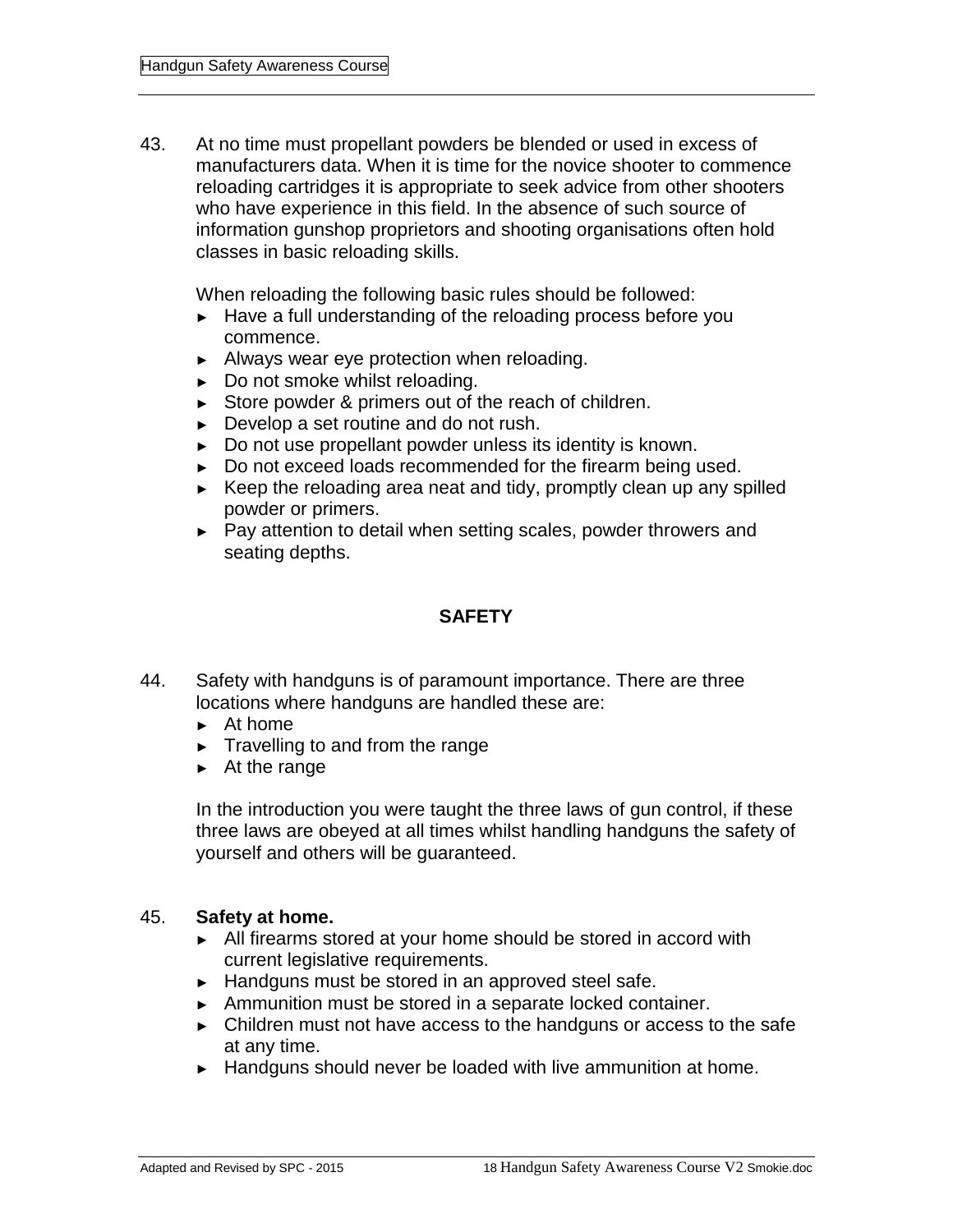- ► On every occasion that a handgun is removed from the safe for any reason whatsoever the handgun should be proved and made safe as previously discussed.
- ► At no time should firearms be handled whilst under the influence of alcohol or any other drug.

#### 46. **Travelling to and from the range**

- ► When transporting a handgun it should be stored in either a box or a pistol case, this serves both purposes of protecting the handgun and making the contents not readily visible.
- ► When transporting the handgun you should travel directly to and from the range, do not stop off to do some shopping on the way. In the circumstances that the car is stolen so will your handguns also be stolen.
- ► Whilst travelling the boot of your vehicle is the most secure area, the handguns are not readily visible in this area.
- ► If you must stop en-route for fuel or refreshments ensure that the vehicle is locked and remains in sight at all times.

#### 47. **At the range**

Shooting on a SSAA range is conducted under the watchful eye of a Range Officer (RO). When entering a range always identify the RO and make your presence known to him/her. The RO is responsible for the safe conduct of activities on the range and will issue commands to shooters as required to achieve safe and coordinated range operations. The RO will be heard to issue a very important call that must be obeyed IMMEDIATELY - "CEASE FIRE". This means that you are to stop firing and lower your handgun, render it safe and put it down in plain view on the firing bench.

Other rules for shooting at a range are:

- ► Always wear both eye and ear protection whilst on the range.
- ► The firearms should remain in its box or cover until it can be removed in either a designated safety area or on the line under the control of a Range Officer.
- ► All Range Officer commands must be obeyed immediately
- ► During and after the loading process the handgun must remain pointed down range at all times unless holstered.
- ► At all times whilst not engaging a target the finger must remain off the trigger.
- ► Never let the muzzle of the handgun point in any direction that would let a round exit the range area or clear the backstop.
- ► Be aware of the muzzle direction in relation to your feet and ground surface (concrete can cause splatter).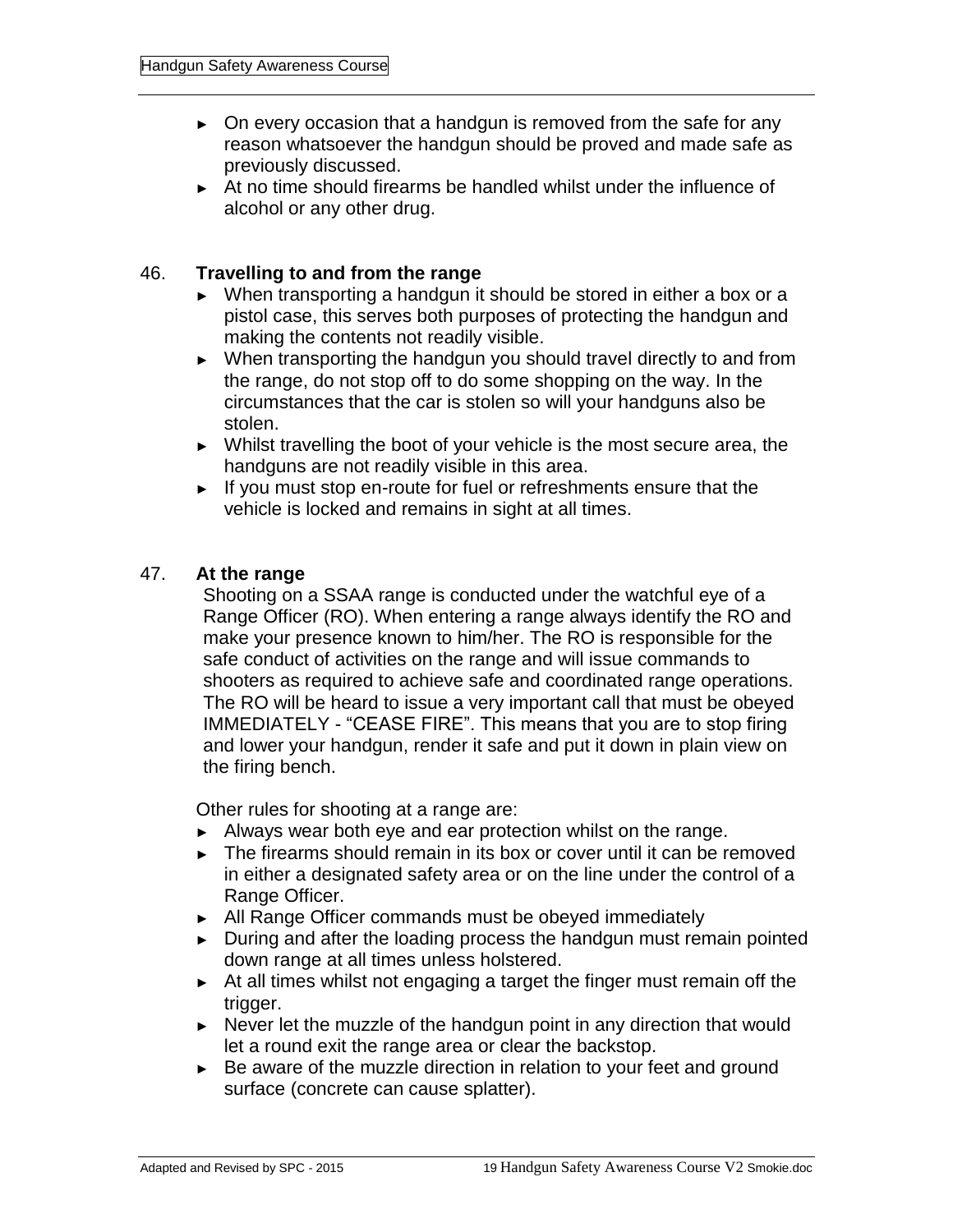- ► Whilst not on the firing line handguns should only be handled in designated safety areas.
- ► Load the handgun only whilst under the control of a Range Officer.
- ► Do not leave any handguns unattended at any time.
- ► If you have any doubts at any time as to what to do, either holster the handgun or point it in a safe direction and seek assistance from a Range Officer.
- ► When laying firearms down the cylinder must be open in the case of a revolver or the magazines removed and the slide locked back in the case of a semi-automatic pistol.
- ► Whilst clearing malfunctions ensure that the muzzle remains pointed down range in a safe direction.
- ► Never look down the barrel if checking for a stuck projectile.

#### **PRACTICAL COMPONENT**

- 48. During this component of the training the student will be required to handle firearms. As there has been most likely a number of breaks prior to this session the instructor must again instruct students that NO LIVE AMMUNITION is to be introduced to the training environment until the last component involving live fire commences.
- 49. Students will be continually assessed throughout this session as to their knowledge of safety and gun handling skills. A breach of safety during this component of the course will result in immediate ejection from the course and students being classified as being not yet competent and subsequently having to re-attend the course.

Prior to commencement of the live fire sequence all students must obtain and wear appropriate eye and ear protection.

- 50. Safe handling of handguns. The instructor will demonstrate safety precautions for each of the four types of handguns, these being;
- 51. Revolver
	- ► Hold revolver with master hand, ensuring that finger is outside the trigger guard.
	- ► Release cylinder catch and swing out cylinder.
	- ► Inspect cylinder chambers to ensure they are clear of rounds. If rounds present continue.
	- ► Transfer revolver to weak hand, point muzzle straight up and strike the ejector rod with the palm of the master hand.
	- ► Inspect cylinder chambers to ensure they are clear of rounds.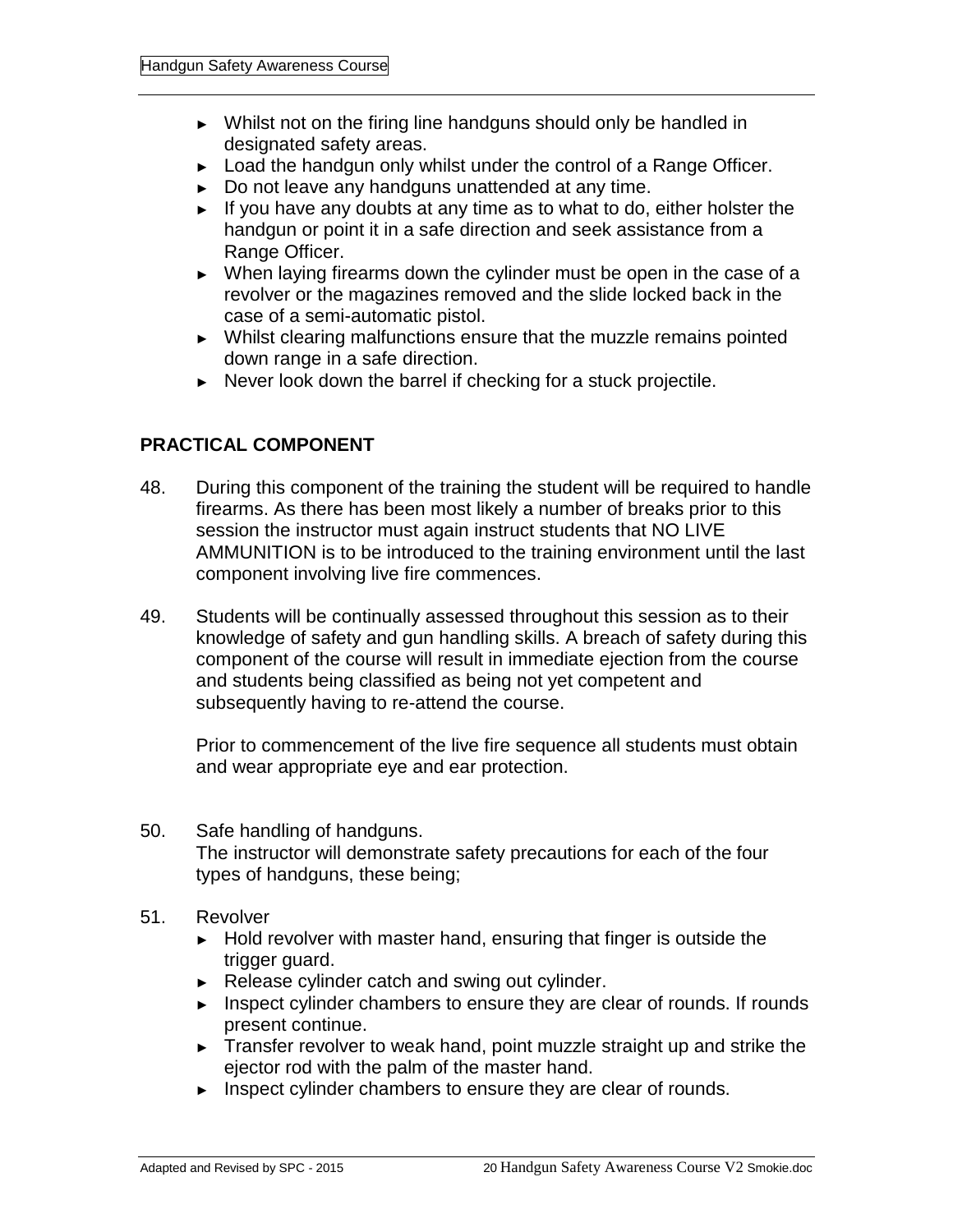#### 52. Semi-automatic pistol

- ► Hold pistol in master hand, ensuring that trigger figure is outside trigger guard
- ► Ensure safety catch is in 'safe' position
- ► Depress magazine release and remove magazine (inspect for live rounds)
- ► With the muzzle pointed in a safe direction rack the slide, allow the cartridge to eject (if present)
- ► Visually inspect chamber to ensure no round is present
- ► Allow the slide to travel forward
- ► For pistols with a magazine disconnector, insert the empty magazine
- ► With the muzzle pointed in a safe direction fire the action (the definitive safety check)

*NOTE: Do not dry fire rimfire pistols as damage to the firing pin or hammer nose may result.*

53. Air pistol

Dependant upon the type and action.

Single shot pistol

Dependant upon the type and action.

*NOTE: Do not dry fire air pistols as serious damage to the mechanism may result*

- 54. The instructor will stress that safety precautions must be carried out whenever the handgun is removed from:
	- ► The safe
	- ► The gun bag/case at the range
	- ► When being handed to another person
	- ► When being received from another person
	- ► Prior to being loaded
	- ► At the conclusion of shooting
	- ► Prior to cleaning
	- ► When being lodged in the safe at home
	- ► If there is any doubt whatsoever as to the condition of the handgun
- 55. Students are then to display correct application of safety precautions on all four types of handguns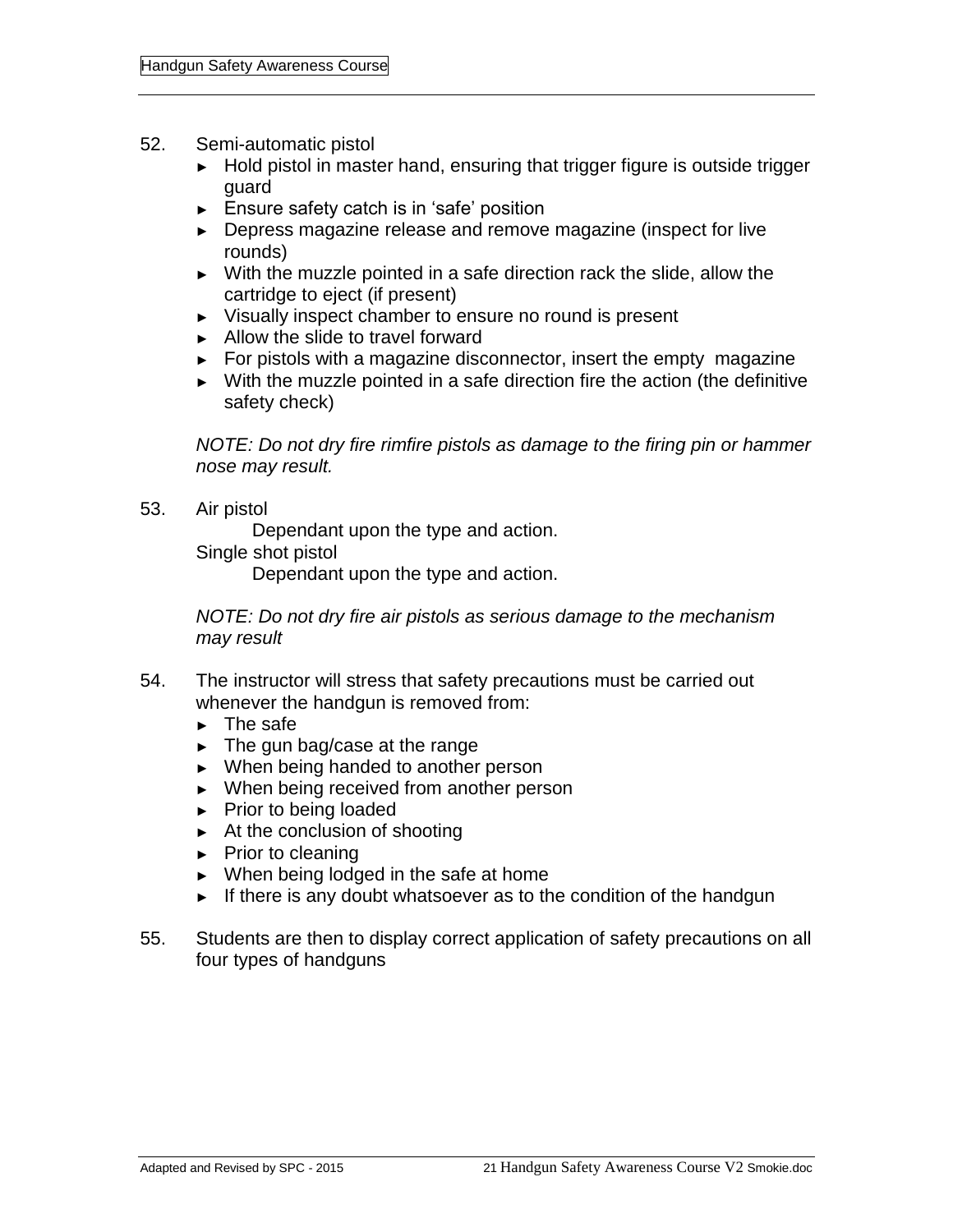#### 56. **Loading and unloading a handgun**

Using action proving dummy ammunition the instructor will then demonstrate correct loading and unloading techniques for all four types of handguns using appropriate safety precautions and displaying a high level of gun handling skills. Semi automatic pistols will be loaded to the condition where there is a round in the chamber and the action uncocked by means of a de-cocking lever or the safety catch applied. At the conclusion of the demonstration students are to demonstrate their knowledge in loading and unloading handguns.

- *NOTE: This session is to be carried out in a live fire environment, all action proving dummy ammunition is to be inspected by the instructor and students prior to the commencement of the session. No live ammunition is to be present in the environment. The instructor is to repeat the following instruction.*
- 57. *"For reasons of safety, from this point in time until the commencement of the live fire practise, no student or instructor is to have in their possession any live ammunition whatsoever. All students and instructors must check their pockets, bags and any other potential repositories where ammunition may be stored. If any student has any live ammunition with them I must now ask them to declare the presence of this ammunition and produce it for safe keeping."*
- 58. Safe clearance of malfunctions Malfunctions in handguns may be classified in one of the following areas:
	- ► Failure to feed
	- ► Failure to fire
	- ► Failure to extract
	- ► Failure to eject
- 59. In a revolver the failure to fire and failure to eject are the only potential malfunctions, these may be treated as follows;
- 60. Failure to fire: Initial action is to again action the trigger, this rotates the cylinder and brings a new round into position for firing.

NOTE: Most failures to fire in revolvers can be traced to weak hammer springs or hammer springs that have been backed off to ease the trigger pull.

61. Failure to eject: Failure to eject occurs in revolver when the ejection rod is not depressed in a forceful enough manner to remove the cases from the cylinder. It is common for the cartridge case to slip underneath the ejector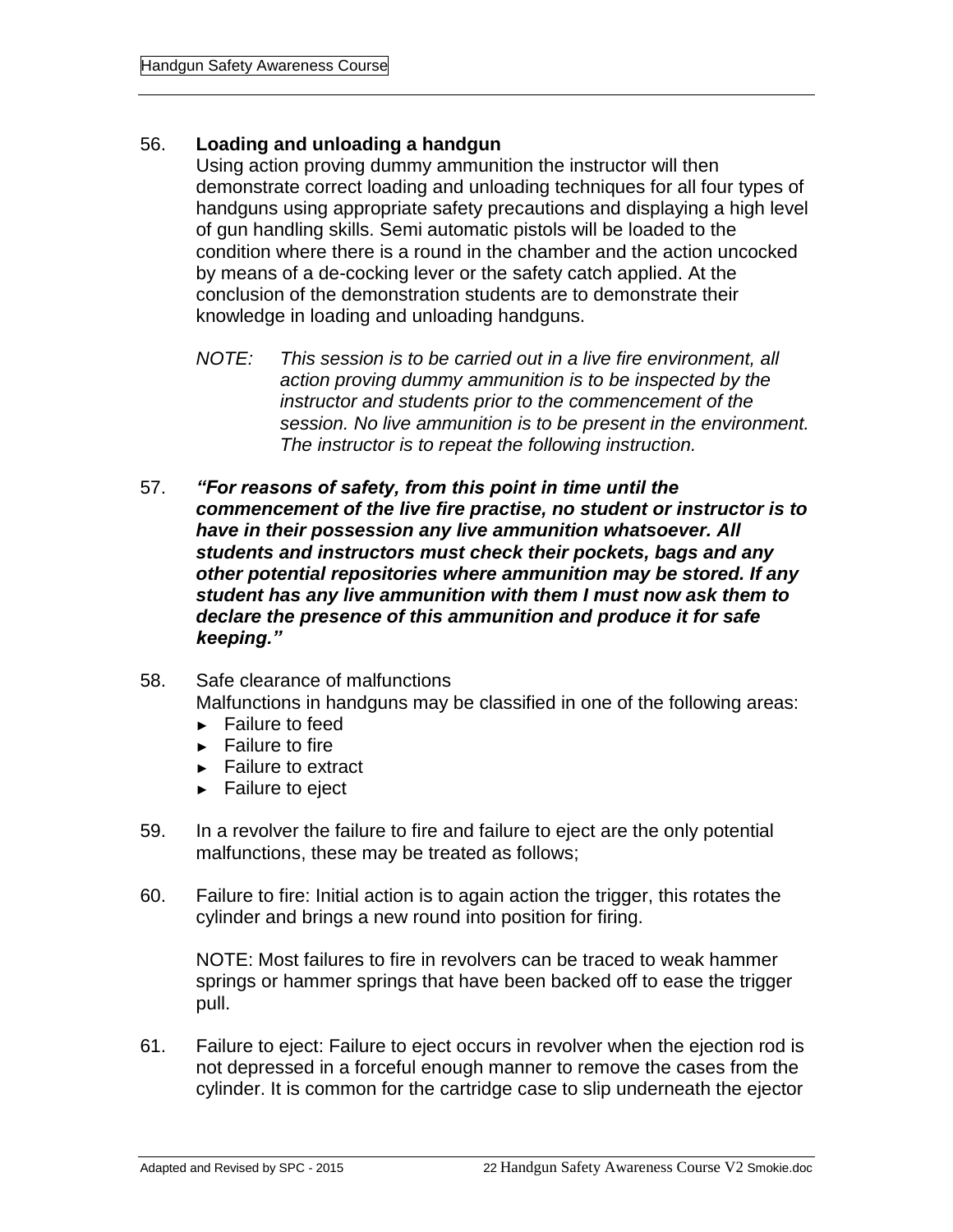star when this occurs. To remedy this malfunction the ejector star must be fully depressed and the stuck cartridge case removed using a finger nail or small screwdriver.

- 62. In a semi-automatic pistol there are a variety of malfunctions that include
	- ► 'Stove pipe'
	- ► Double feed
	- ► Failure to extract due to torn cartridge rim, stuck case or broken extractor
	- ► Failure to feed due to inappropriate projectile design
	- ► Failure to eject due to low powered ammunition, broken ejector
	- ► Failure to fire due to mechanical malfunction or round not properly chambered (disconnector will not allow pistol to discharge)
- 63. There are many varied techniques for clearing the above malfunctions and instructors are to display such techniques as are appropriate whilst ensuring that appropriate safety procedures are followed. Of paramount importance whilst clearing malfunctions is that the finger must remain outside the trigger guard and the muzzle must be in a safe direction whilst clearing the handgun. Students are to be reminded that the hands must remain clear of the muzzle and ejection port in order to prevent injury in the advent of an unintentional discharge.

**On SSAA ranges** the RO must be advised of a malfunction involving 'stuck live rounds' before attempting to clear the firearm malfunction.

64. Clearance of malfunctions in air pistols and single shot pistols are dependant upon individual design.

#### **Safety checks on handguns**

The instructor will explain and demonstrate the following safety checks to the students who will then carry out the checks themselves.

#### 65. Revolver Safety Check

Check and clear revolver, when clear close cylinder and check for function of hammer block. Do this in the following manner:

- ► cock the revolver
- ► press trigger whilst holding hammer
- ► release trigger and slowly lower hammer.

The safety bar should rise to prevent hammer nose from striking where a round would be chambered (should not protrude through the recoil plate).

►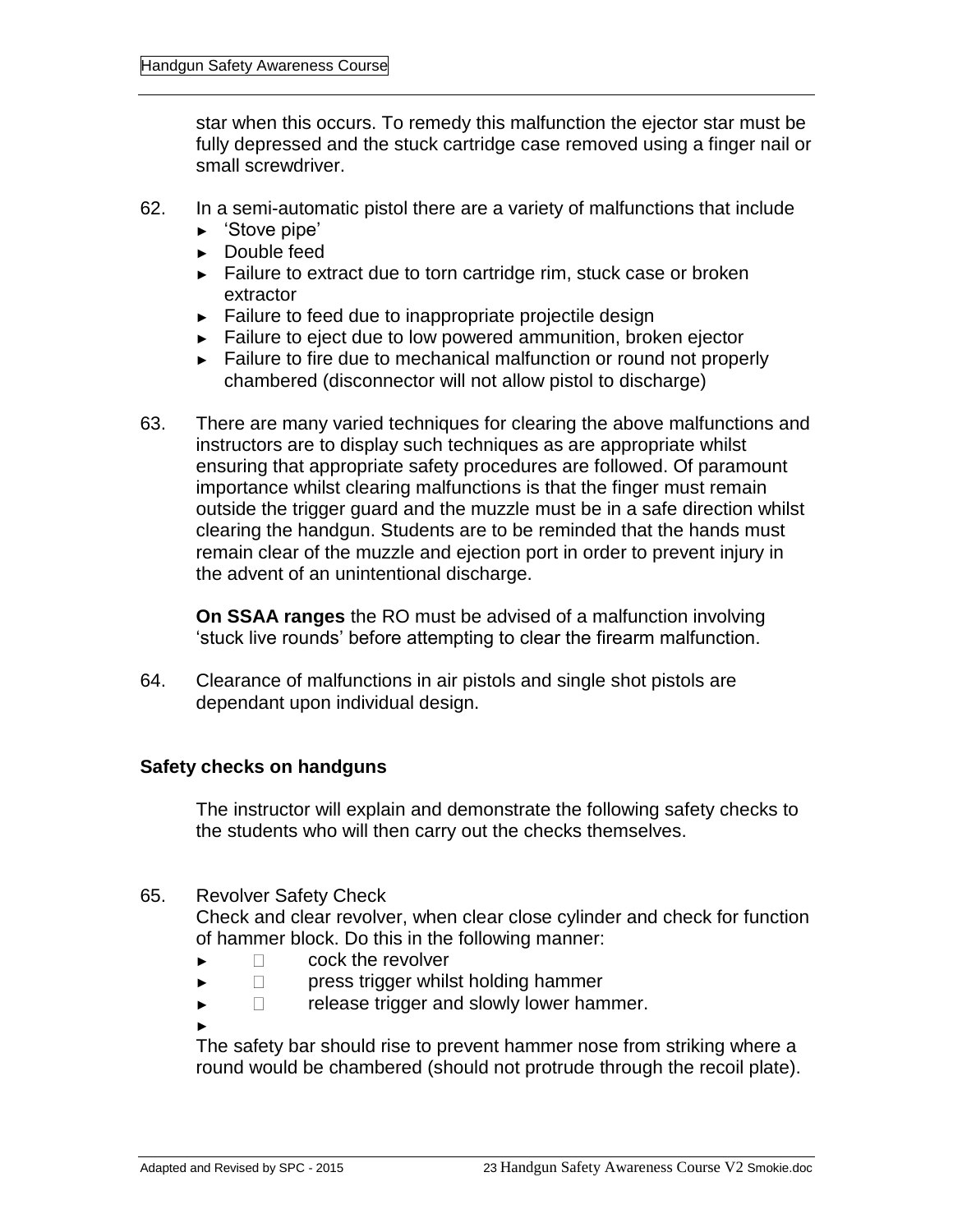66. Semi-automatic Pistol Safety Check Check and clear pistol, when clear check:

| (a) Safety catch    | Action slide, engage safety catch, press trigger<br>firmly then release trigger, disengage safety<br>catch, hammer should not drop. |
|---------------------|-------------------------------------------------------------------------------------------------------------------------------------|
| (b) Half-cock notch | Cock hammer, hold hammer and press trigger,<br>release trigger and slowly lower hammer,<br>hammer should stop at half-cock notch.   |
| (c) Disconnector    | Cock hammer, move slide back approximately<br>1/8 inch (3 mm), press trigger                                                        |

#### **LIVE FIRE EXERCISES**

67. Prior to the commencement of live fire exercise all action proving dummy ammunition must be retrieved from students and removed from the training area prior to the introduction of live ammunition. At this stage of the training the emphasis is on safe gun handling and not accuracy.

It is recommended that during this phase of training students are restricted to calibres such as .22 Rimfire, .38 Special and 9 mm and are advised not to use heavy calibre handguns unless the student has previous experience with handguns.

#### 68. **Phase # 1 - SINGLE ROUND LOADING/FIRING**

Using a revolver the student is to carry out the safety precautions and upon the appropriate commands load and fire a single round at a target situated 5 metres away. The student is then to reload and fire 5 individual rounds at the same target. At the conclusion of the exercise the student is to carry out safety precautions again and render the handgun safe.

This exercise is to be repeated until the instructor is satisfied the student has displayed appropriate gun handling skills in this exercise.

The student then repeats the exercise using a semi-automatic pistol.

#### 69. **Phase # 2 - MULTIPLE ROUND LOADING/FIRING**

Using a revolver the student is to carry out safety precautions and upon the appropriate commands load and fire six rounds in their own time at a target 5 metres away. The student is then to reload with a further six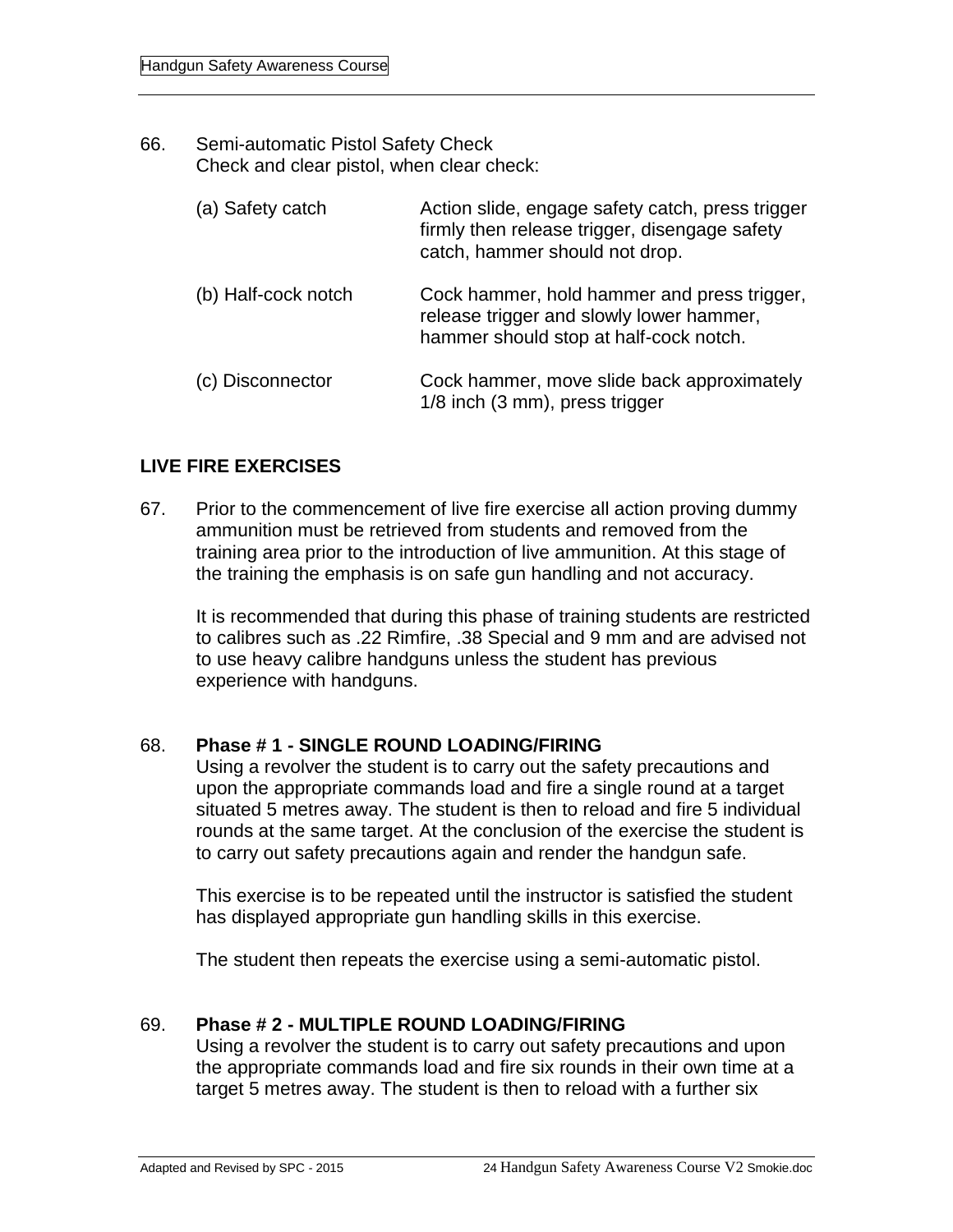rounds and repeat the exercises. At the conclusion of the exercise the student is to carry out safety precautions and render the handgun safe.

This exercise is to be repeated until the instructor is satisfied the student has displayed appropriate gun handling skills.

The student then repeats the exercise using a semi-automatic pistol

#### 70. **Phase # 3 - MULTIPLE ROUND FIRING WITH MALFUNCTIONS**

Using a semi-automatic pistol the student is to carry out safety precautions and upon the appropriate commands load a magazine supplied by the instructor and fire six individual rounds in their own time at a target 5 metres away. The student is then to reload with a further six rounds using another magazine supplied by the instructor and repeat the exercises. At the conclusion of the exercise the student is to carry out safety precautions and render the handgun safe.

This exercise is to be repeated until the instructor is satisfied the student has displayed appropriate gun handling skills.

#### NOTE:

The instructor will load a minimum of 4 action proving dummy rounds into the two magazines to simulate a failure to fire. The student is required to clear the malfunction using appropriate and safe gun handling skills.

#### 71. **Phase # 4 - OFF-HAND SINGLE HAND FIRIN**G

Using a revolver the student is to carry out safety precautions and upon the appropriate commands load and fire six rounds in their own time using their master hand only at a target 5 metres away. The student is to then reload with a further six rounds and repeat the exercise. At the conclusion of the exercise the student is to carry out safety precautions and render the handgun safe.

This exercise is to be repeated until the instructor is satisfied the student has displayed appropriate gun handling skills.

The student then repeats the exercise using a semi-automatic pistol.

#### 72. **Phase # 5 - REINFORCEMENT OF HANDLING SKILLS**

Using a revolver the student is to carry out safety precautions and upon the appropriate commands load and fire a single round at a target 5 metres away, the student is to then reload with a further single round and repeat the exercise, this exercise is to be repeated a further four times for